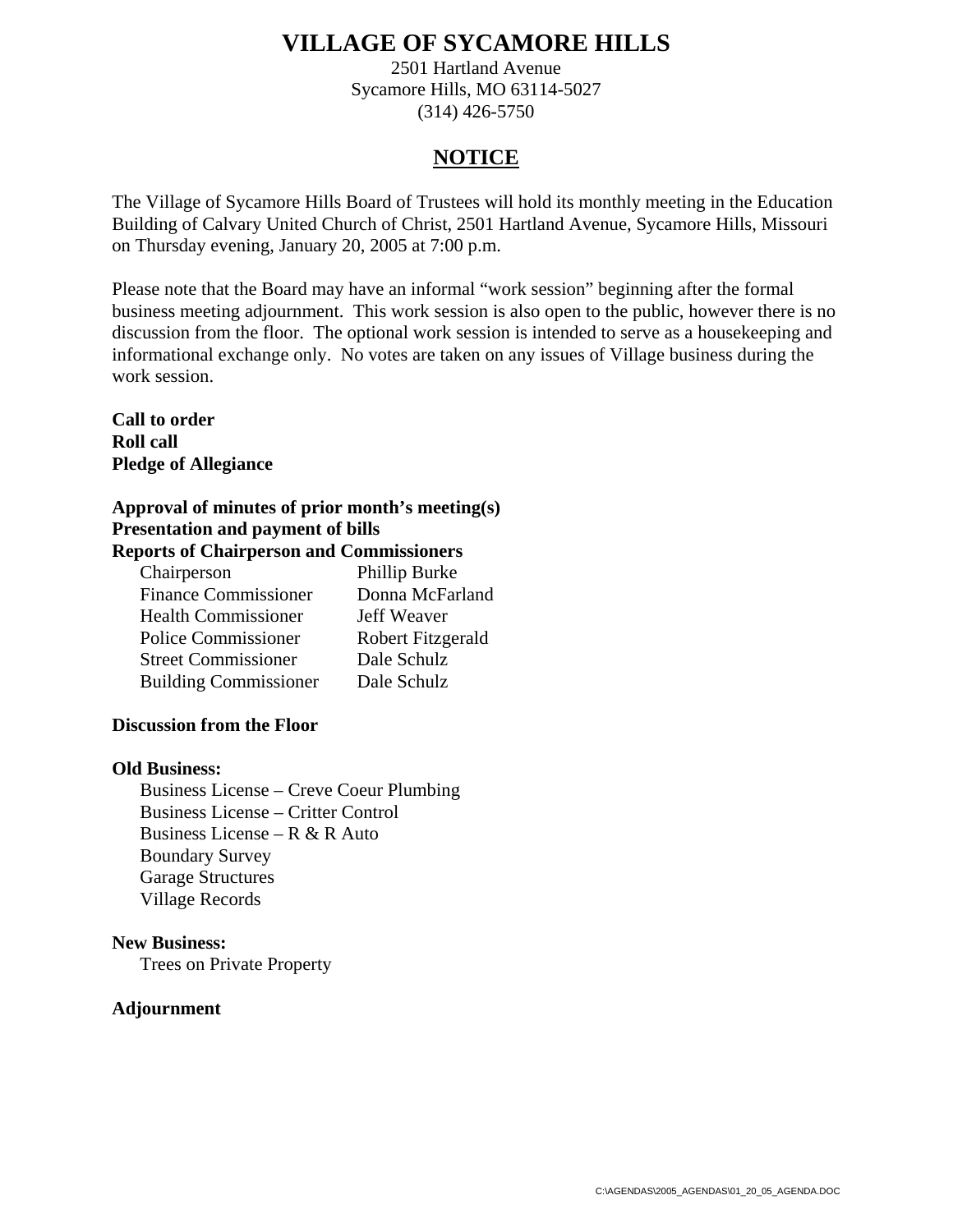- 1. Use of new computer
- 2. Garage Structures
- 3. Office Cleaning Day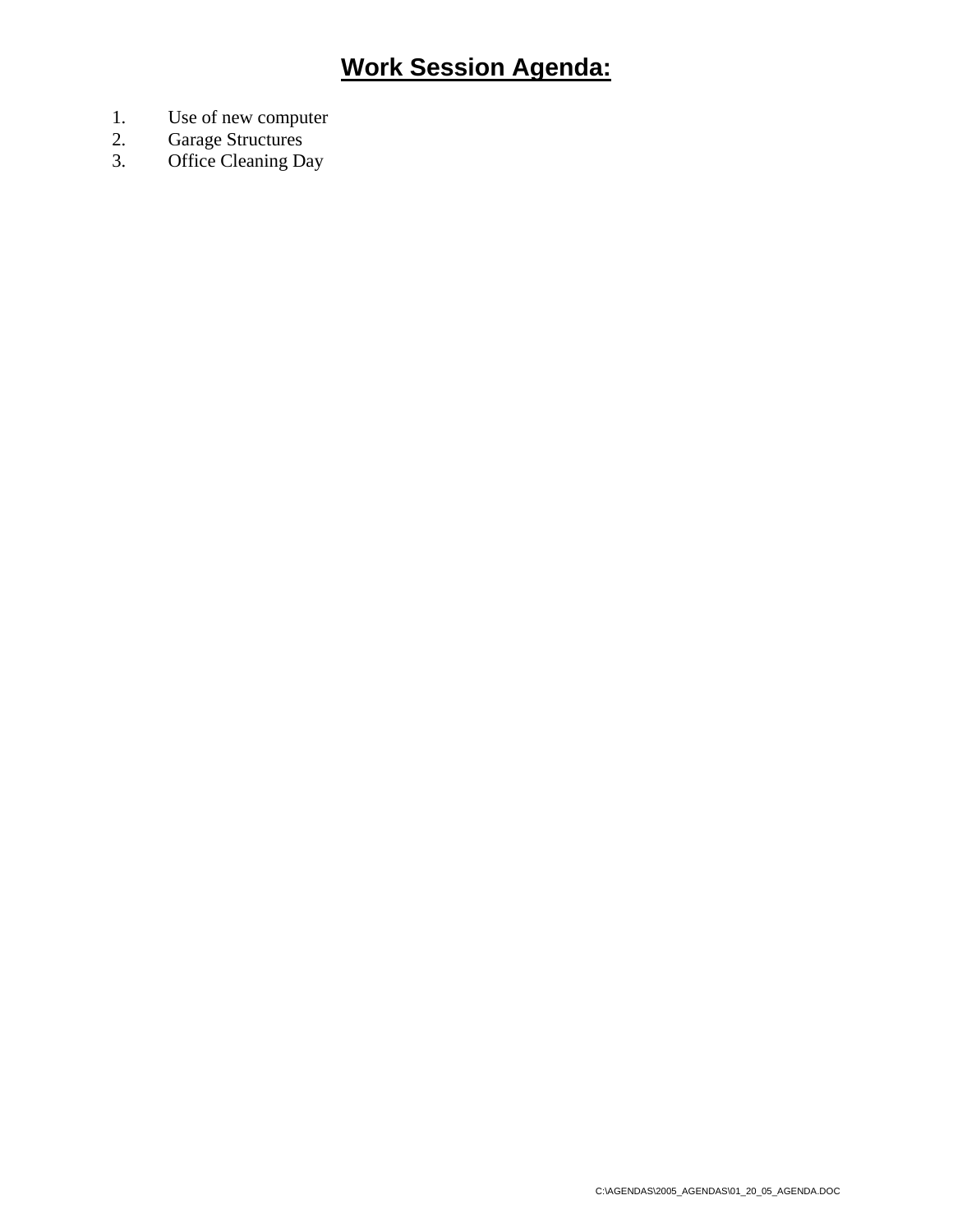2501 Hartland Avenue Sycamore Hills, MO 63114-5027 (314) 426-5750

### **NOTICE**

The Village of Sycamore Hills Board of Trustees will hold its monthly meeting in the Education Building of Calvary United Church of Christ, 2501 Hartland Avenue, Sycamore Hills, Missouri on Thursday evening, February 17, 2005 at 7:00 p.m.

Please note that the Board may have an informal "work session" beginning after the formal business meeting adjournment. This work session is also open to the public, however there is no discussion from the floor. The optional work session is intended to serve as a housekeeping and informational exchange only. No votes are taken on any issues of Village business during the work session.

**Call to order Roll call Pledge of Allegiance** 

### **Approval of minutes of prior month's meeting(s) Presentation and payment of bills Reports of Chairperson and Commissioners**

| Chairperson                  | Phillip Burke     |
|------------------------------|-------------------|
| <b>Finance Commissioner</b>  | Donna McFarland   |
| <b>Health Commissioner</b>   | Jeff Weaver       |
| <b>Police Commissioner</b>   | Robert Fitzgerald |
| <b>Street Commissioner</b>   | Dale Schulz       |
| <b>Building Commissioner</b> | Dale Schulz       |

### **Discussion from the Floor**

### **Old Business:**

Boundary Survey Garage Structures Village Records

### **New Business:**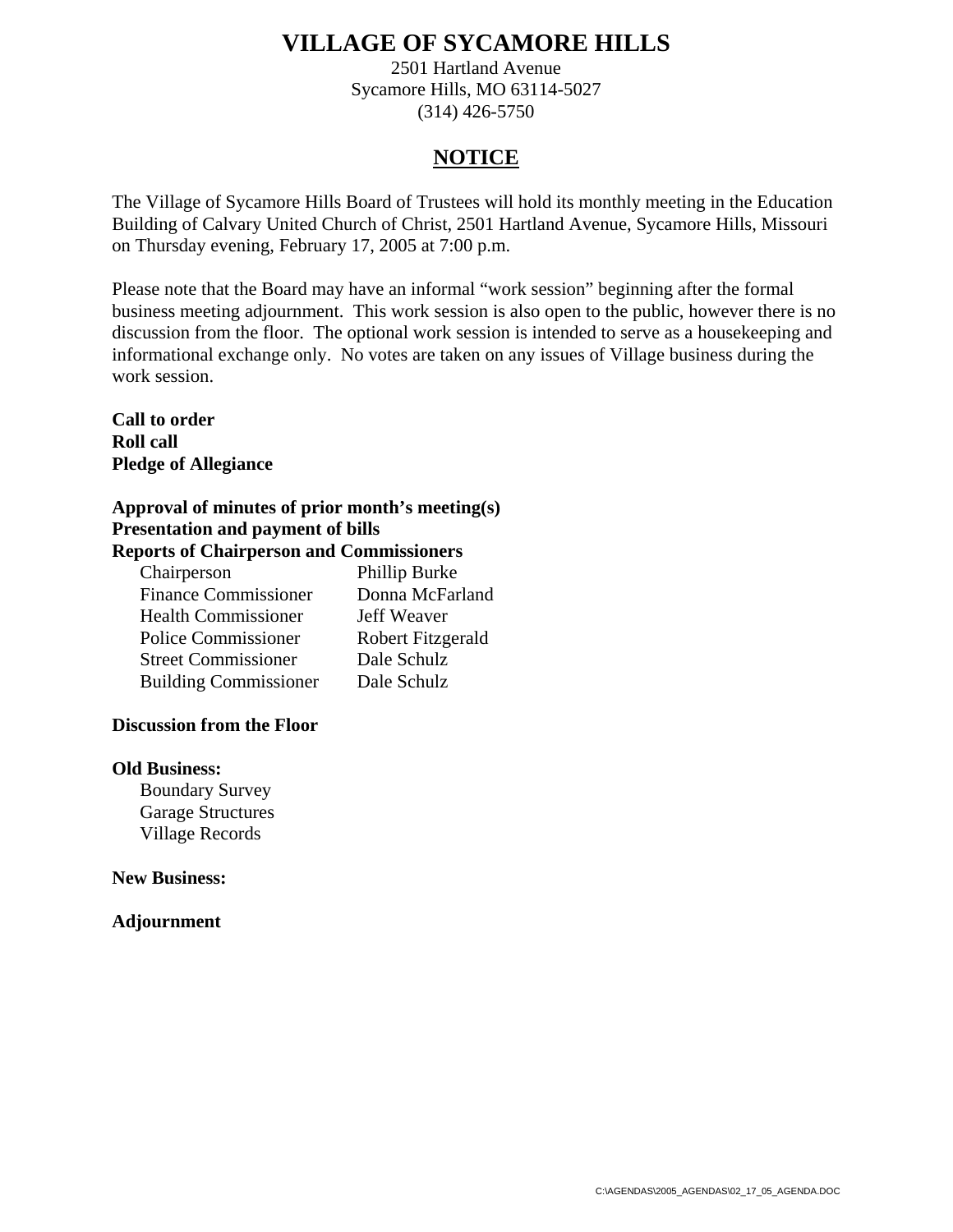- 1. Use of new computer
- 2. Garage Structures
- 3. Trash Contract Renewal Committee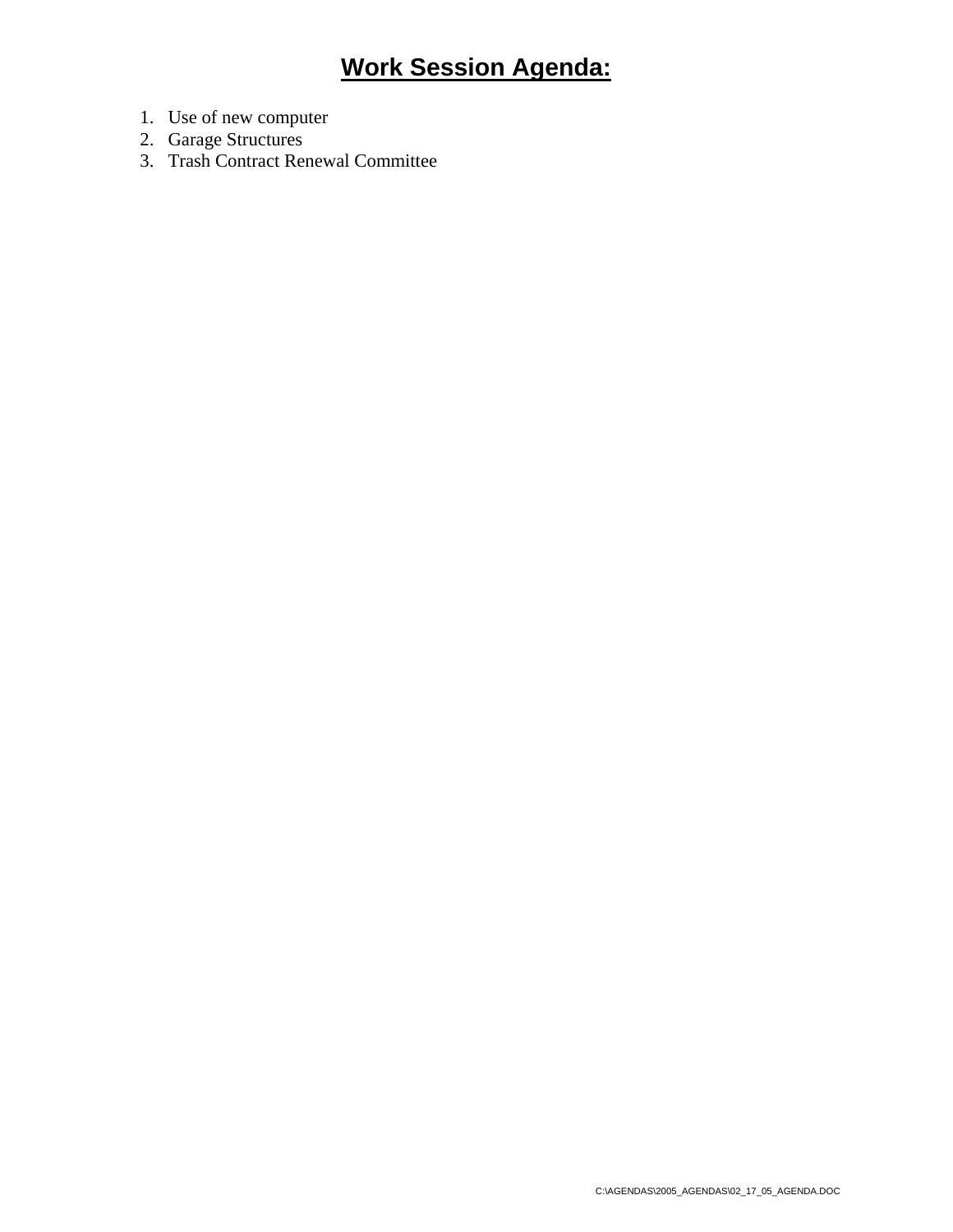2501 Hartland Avenue Sycamore Hills, MO 63114-5027 (314) 426-5750

### **NOTICE**

The Village of Sycamore Hills Board of Trustees will hold its monthly meeting in the Education Building of Calvary United Church of Christ, 2501 Hartland Avenue, Sycamore Hills, Missouri on Thursday evening, March 17, 2005 at 7:00 p.m.

Please note that the Board may have an informal "work session" beginning after the formal business meeting adjournment. This work session is also open to the public; however there is no discussion from the floor. The optional work session is intended to serve as a housekeeping and informational exchange only. No votes are taken on any issues of Village business during the work session.

**Call to order Roll call Pledge of Allegiance** 

### **Approval of minutes of prior month's meeting(s) Presentation and payment of bills**

Reimbursement of missed meeting for Finance Commissioner

### **Reports of Chairperson and Commissioners**

| Chairperson                  | Phillip Burke     |
|------------------------------|-------------------|
| <b>Finance Commissioner</b>  | Donna McFarland   |
| <b>Health Commissioner</b>   | Jeff Weaver       |
| <b>Police Commissioner</b>   | Robert Fitzgerald |
| <b>Street Commissioner</b>   | Dale Schulz       |
| <b>Building Commissioner</b> | Dale Schulz       |

### **Discussion from the Floor**

### **Old Business:**

Boundary Survey Village Records

### **New Business:**

Long distance provider Budget for 2005/2006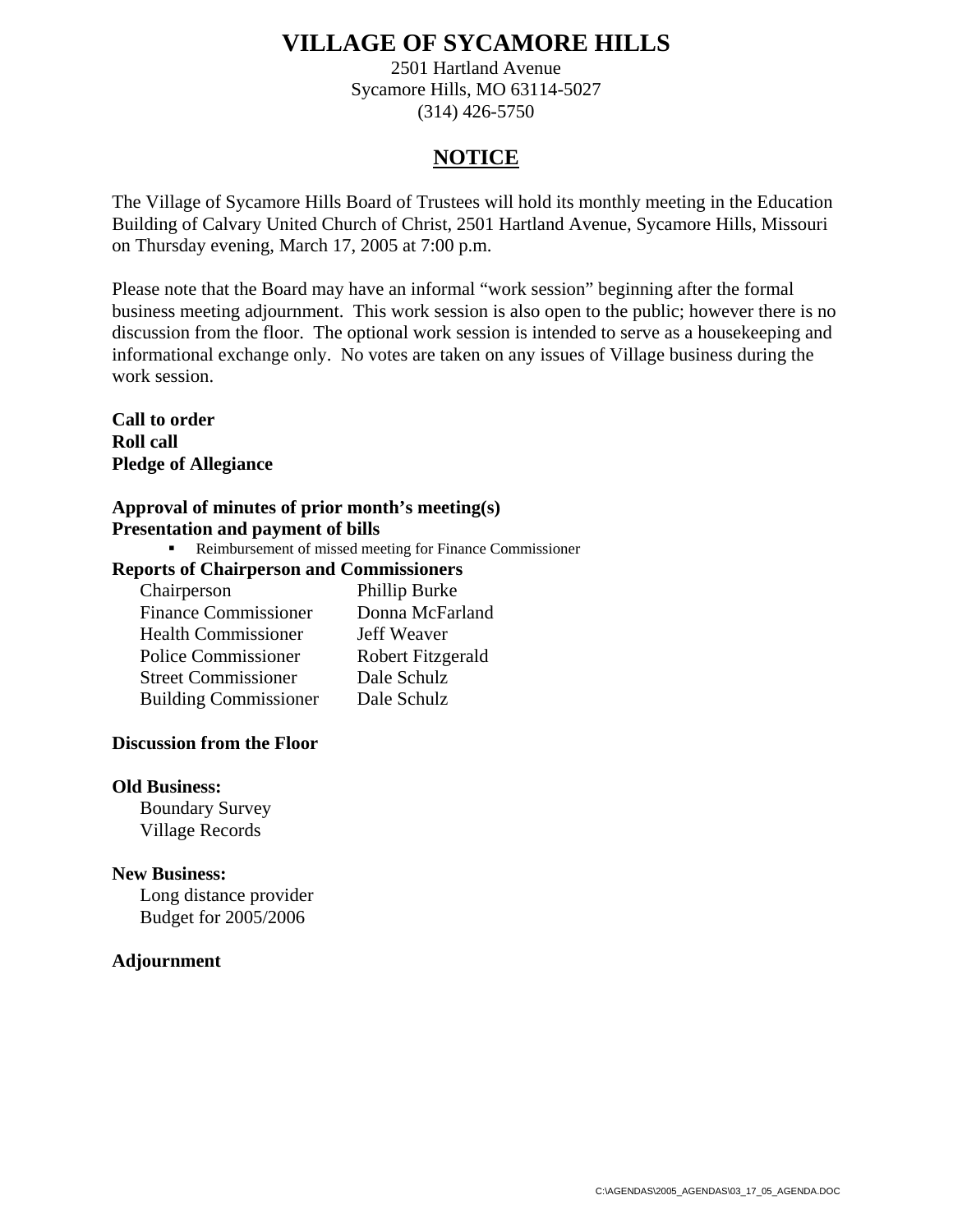1. None this month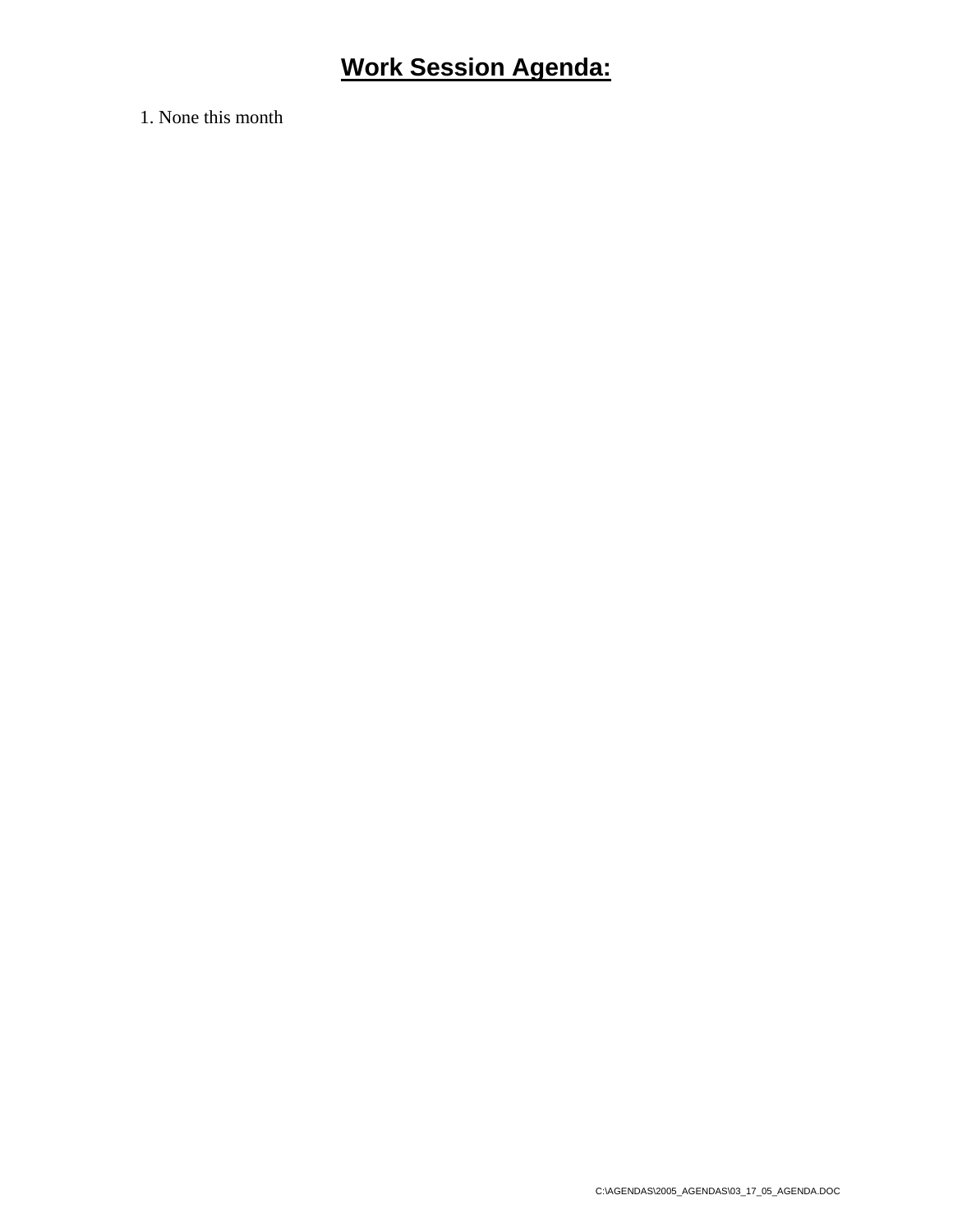2501 Hartland Avenue Sycamore Hills, MO 63114-5027 (314) 426-5750

### **NOTICE**

The Village of Sycamore Hills Board of Trustees will hold its monthly meeting in the Education Building of Calvary United Church of Christ, 2501 Hartland Avenue, Sycamore Hills, Missouri on Thursday evening, April 21, 2005 at 7:00 p.m.

Please note that the Board may have an informal "work session" beginning after the formal business meeting adjournment. This work session is also open to the public; however there is no discussion from the floor. The optional work session is intended to serve as a housekeeping and informational exchange only. No votes are taken on any issues of Village business during the work session.

**Call to order Roll call Pledge of Allegiance** 

### **Approval of minutes of prior month's meeting(s) Presentation and payment of bills**

Reimbursement of missed meeting for Health Commissioner

### **Reports of Chairperson and Commissioners**

| Chairperson                  | Phillip Burke     |
|------------------------------|-------------------|
| <b>Finance Commissioner</b>  | Donna McFarland   |
| <b>Health Commissioner</b>   | Jeff Weaver       |
| <b>Police Commissioner</b>   | Robert Fitzgerald |
| <b>Street Commissioner</b>   | Dale Schulz       |
| <b>Building Commissioner</b> | Dale Schulz       |

### **Oath of Office**

**Office Appointments** 

**Discussion from the Floor**

**Old Business:** 

**New Business:**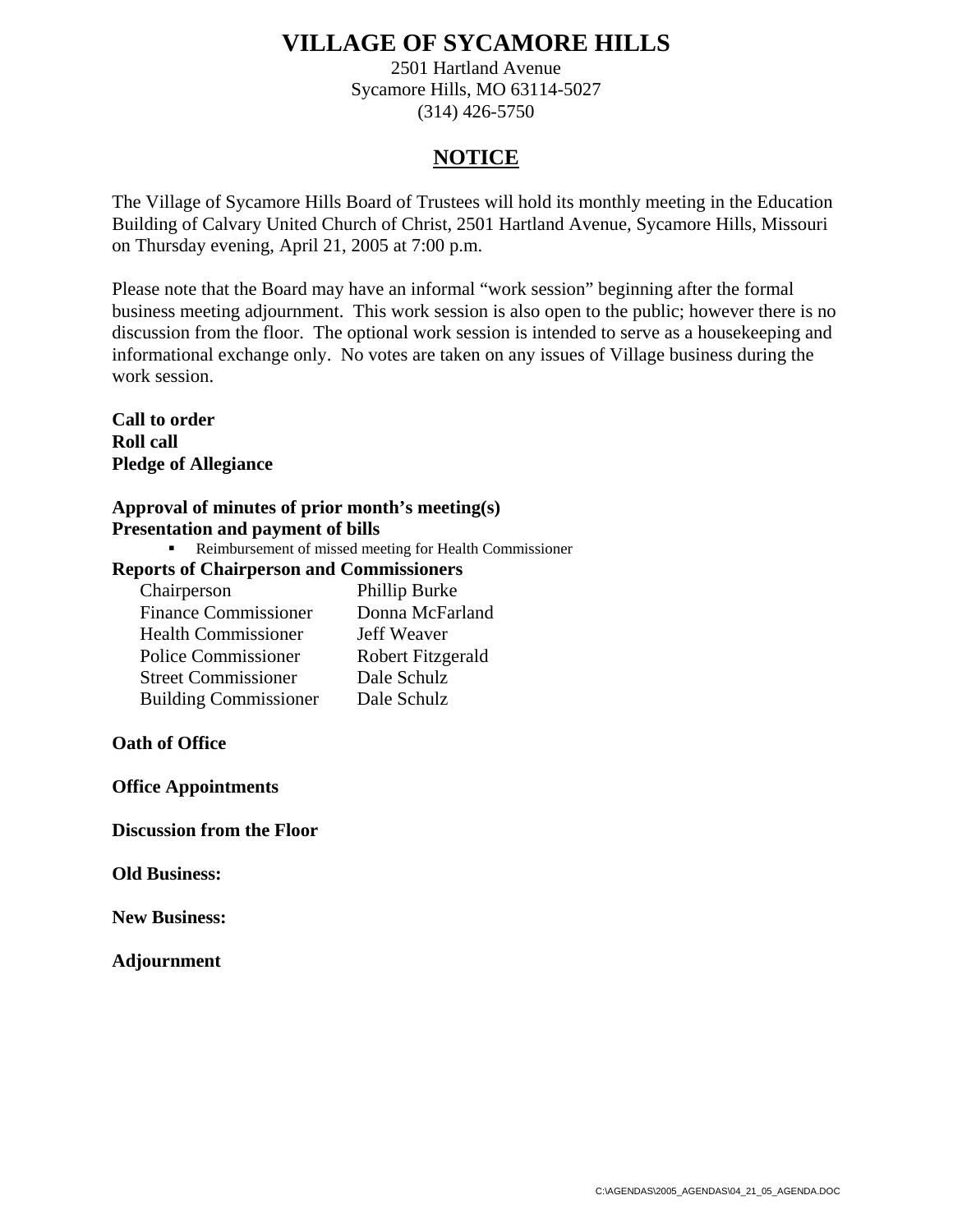1. None this month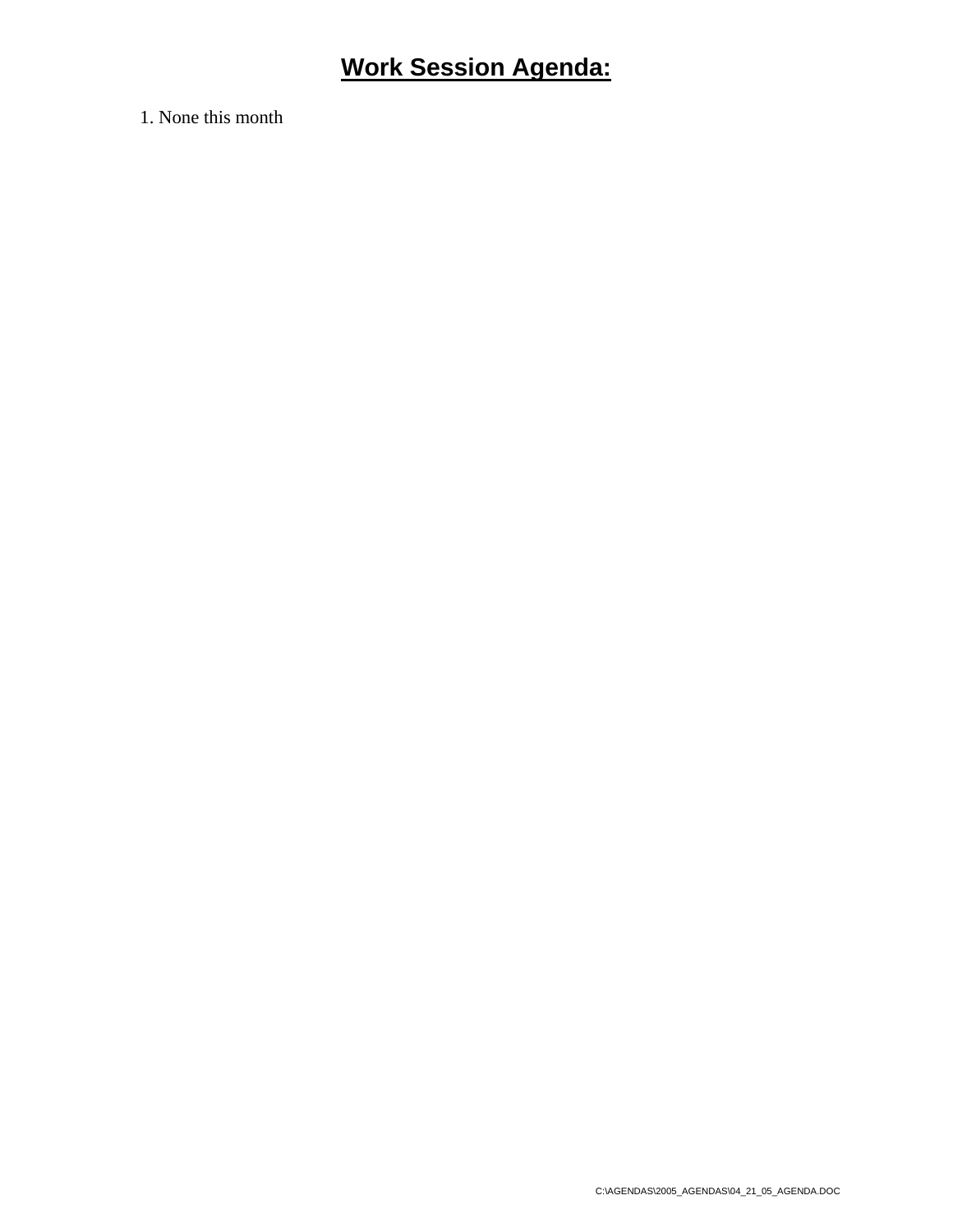2501 Hartland Avenue Sycamore Hills, MO 63114-5027 (314) 426-5750

## **NOTICE**

The Village of Sycamore Hills Board of Trustees will hold its monthly meeting in the Education Building of Calvary United Church of Christ, 2501 Hartland Avenue, Sycamore Hills, Missouri on Thursday evening, May 19, 2005 at 7:00 p.m.

Please note that the Board may have an informal "work session" beginning after the formal business meeting adjournment. This work session is also open to the public; however there is no discussion from the floor. The optional work session is intended to serve as a housekeeping and informational exchange only. No votes are taken on any issues of Village business during the work session.

**Call to order Roll call Pledge of Allegiance** 

### **Approval of minutes of prior month's meeting(s) Presentation and payment of bills**

Reimbursement of missed meeting for Chairman

### **Reports of Chairperson and Commissioners**

| Chairperson                  | Phillip Burke     |
|------------------------------|-------------------|
| <b>Finance Commissioner</b>  | Deborah Haverkamp |
| <b>Health Commissioner</b>   | Jeff Weaver       |
| Police Commissioner          | Robert Fitzgerald |
| <b>Street Commissioner</b>   | Dale Schulz       |
| <b>Building Commissioner</b> | Dale Schulz       |

### **Oath of Office**

### **Office Appointments**

### **Discussion from the Floor**

### **Old Business:**

### **New Business:**

- 1. **Sidewalk Repairs** repair of uneven and cracked slabs, new sidewalk installations, pad for storage shed.
- 2. **Street Markings** yellow no parking zones, stop lines, and crosswalks, identify providers
- 3. **8621 Lackland (R & R Auto)** non compliance with business license
- 4. **8900 Midland**  Building condition
- 5. **TRIM grant** list trees for inspection
- 6. **Overland Lions Fai**r Parking regulations, dates, and road closures
- 7. **Village Office** purchase of new air conditioner
- 8. **Village Garage Sale** select a day
- 9. **Newsletter** Preparation and distribution
- 10. **Phone Information Card** Preparation and distribution
- 11. **HP Pavilion Computer** transfer of drive and disposal of unit
- 12. **Trash Contract Renewal**  Identify providers, identify options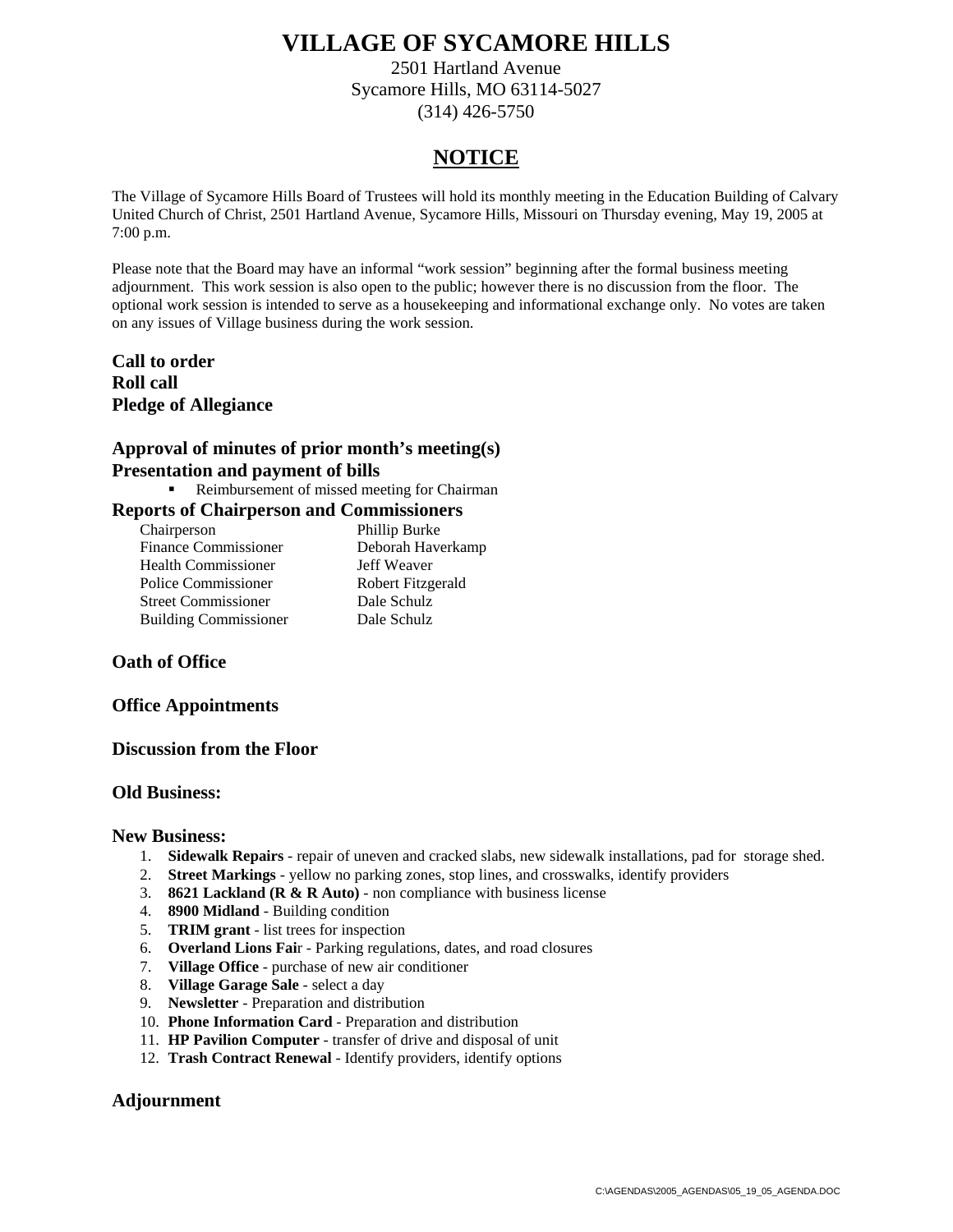Trash Removal Options:

- 1. Weekly trash, recycling and compost pickup paid for by the city (existing plan).
- 2. Same as above, but have trash company bill residents. This will involve incorporating a policy when residents become non comliant.
- 3. Only have trash removal, company billed or city covers, perhaps with option that homeowner can elect to pay additional costs for recycling and compost pickups.
- 4. Renew exisiting contract for 1 or 2 years.
- 5. Other options: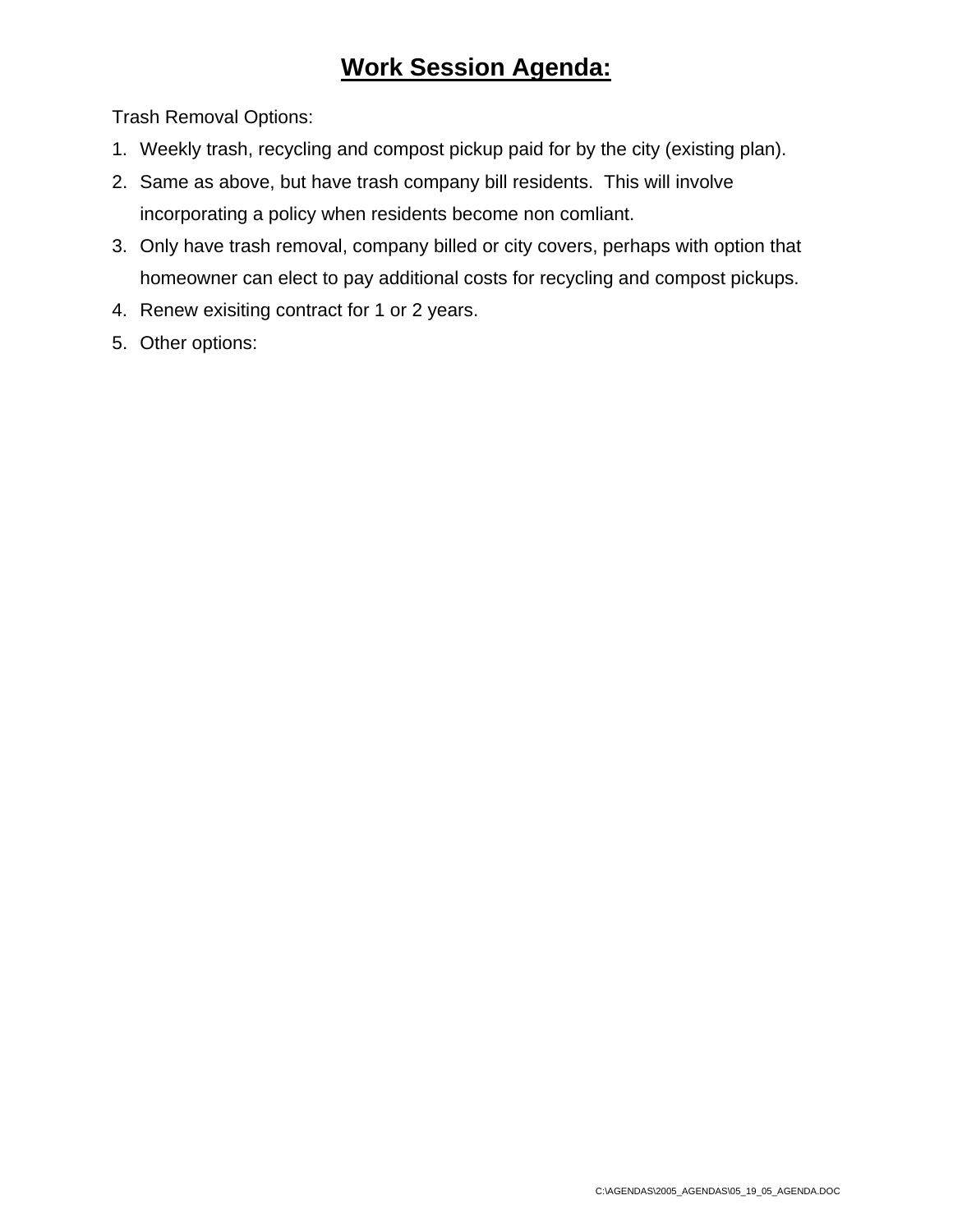2501 Hartland Avenue Sycamore Hills, MO 63114-5027 (314) 426-5750

## **NOTICE**

The Village of Sycamore Hills Board of Trustees will hold its monthly meeting in the Education Building of Calvary United Church of Christ, 2501 Hartland Avenue, Sycamore Hills, Missouri on Thursday evening, May 19, 2005 at 7:00 p.m.

Please note that the Board may have an informal "work session" beginning after the formal business meeting adjournment. This work session is also open to the public; however there is no discussion from the floor. The optional work session is intended to serve as a housekeeping and informational exchange only. No votes are taken on any issues of Village business during the work session.

**Call to order Roll call Pledge of Allegiance** 

### **Approval of minutes of prior month's meeting(s) Presentation and payment of bills Reports of Chairperson and Commissioners**

| Chairperson                  | Phillip Burke     |
|------------------------------|-------------------|
| <b>Finance Commissioner</b>  | Deborah Haverkamp |
| <b>Health Commissioner</b>   | Jeff Weaver       |
| Police Commissioner          | Robert Fitzgerald |
| <b>Street Commissioner</b>   | Dale Schulz       |
| <b>Building Commissioner</b> | Dale Schulz       |
|                              |                   |

### **Oath of Office**

### **Discussion from the Floor**

### **Old Business:**

- 1. **Sidewalk Repairs** -Review of estimates.
- 2. **Overland Lions Fai**r Update on parking regulations, dates, and road closures
- 3. **Village Garage Sale** Saturday June 18
- 4. **Newsletter** Preparation and distribution
- 5. **Phone Information Card** Preparation and distribution
- 6. **HP Pavilion Computer** Drives removed, disposal of unit
- 7. **Trash Contract Renewal**  State of request for extension
- 8. **8621 Lackland (R & R Auto)** Non compliance with business license, assign responsibilities
- 9. **Street Markings** Yellow no parking zones, stop lines, and crosswalks, identify providers
- 10. **Storage Shed** Review size of shed

### **New Business:**

- 1. **Old News Boy Day** Approval for campaign for Children's Charities to solicit funds on Thursday November 17, 2005 from 6:00 a.m. to 9:00 a.m.
- 2. **Fax/Printer/Scanner** Assign person to review options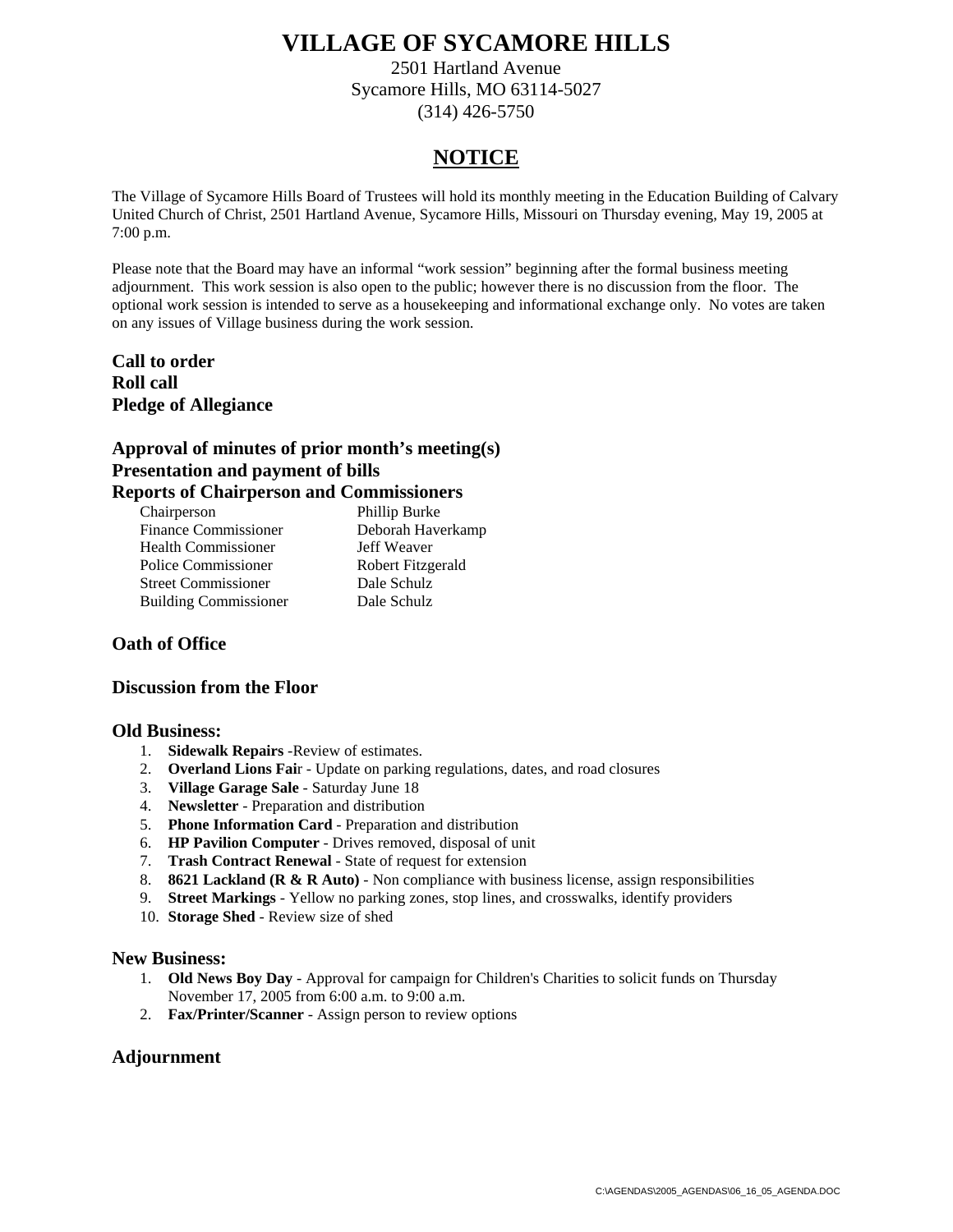- 1. Office Cleaning
- 2. Brainstorm for newsletter ideas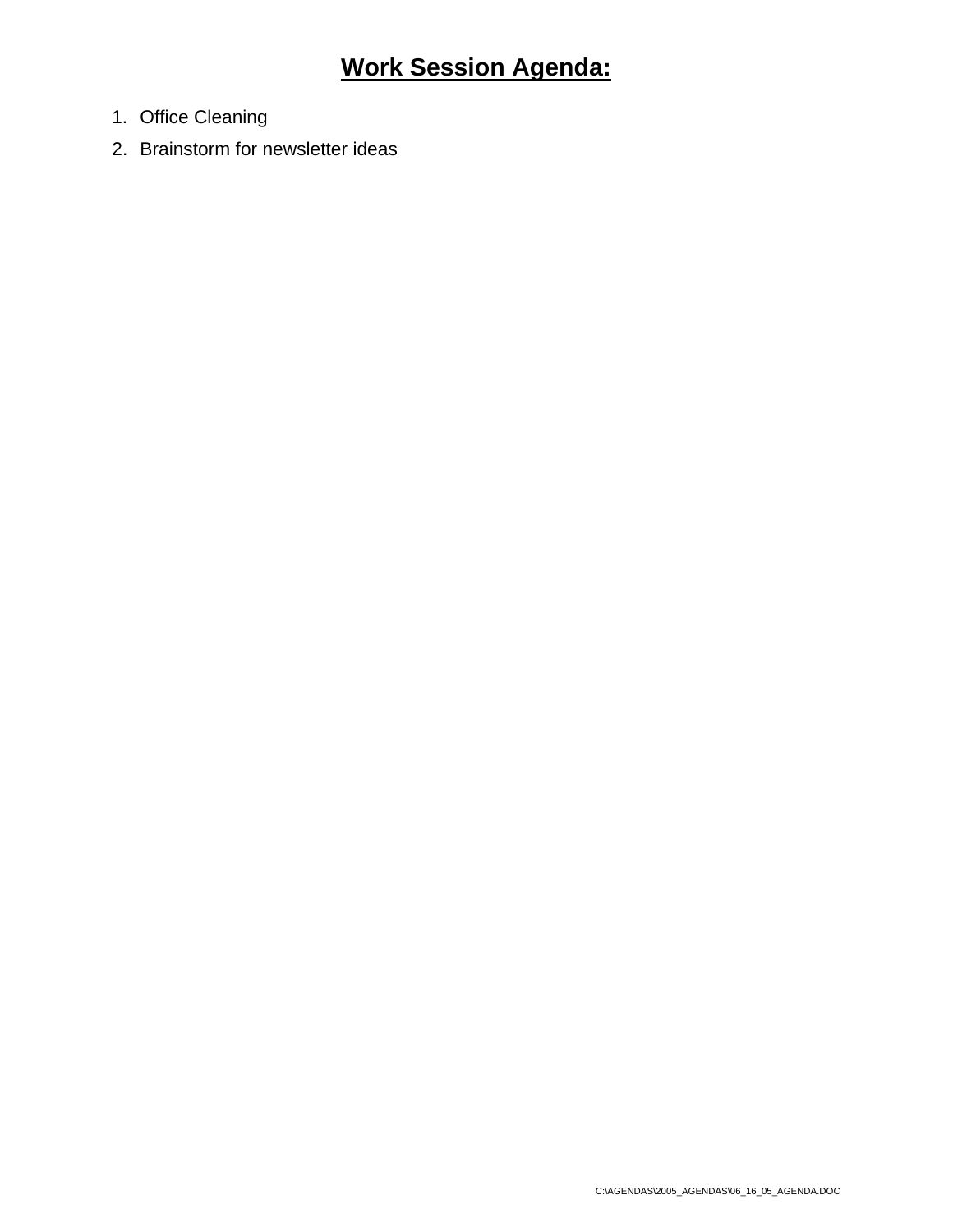2501 Hartland Avenue Sycamore Hills, MO 63114-5027 (314) 426-5750

## **NOTICE**

The Village of Sycamore Hills Board of Trustees will hold its monthly meeting in the Education Building of Calvary United Church of Christ, 2501 Hartland Avenue, Sycamore Hills, Missouri on Thursday evening, July 21, 2005 at 7:00 p.m.

Please note that the Board may have an informal "work session" beginning after the formal business meeting adjournment. This work session is also open to the public; however there is no discussion from the floor. The optional work session is intended to serve as a housekeeping and informational exchange only. No votes are taken on any issues of Village business during the work session.

**Call to order Roll call Pledge of Allegiance** 

### **Public Hearing - Community Block Development Funds**

Record of Attendance Discussion

### **Approval of minutes of prior month's meeting(s) Presentation and payment of bills Reports of Chairperson and Commissioners**

| Chairperson                  | Phillip Burke     |
|------------------------------|-------------------|
| <b>Finance Commissioner</b>  | Deborah Haverkamp |
| <b>Health Commissioner</b>   | Jeff Weaver       |
| Police Commissioner          | Robert Fitzgerald |
| <b>Street Commissioner</b>   | Jason A. Lammert  |
| <b>Building Commissioner</b> | Jason A. Lammert  |

### **Discussion from the Floor**

### **Old Business:**

- 1. **Sidewalk Repairs** Determine areas to repair
- 2. **Overland Lions Fai**r Update on parking regulations, road closures, preparation and distribution
- 3. **Newsletter** Preparation and distribution
- 4. **Phone Information Card** Preparation and distribution
- 5. **Trash Contract Renewal**  Determine appropriate option
- 6. **8621 Lackland (R & R Auto)** Non compliance with business license
- 7. **Fax/Printer/Scanner** Review of compiled information

### **New Business:**

- 1. **Street Repairs** Review of estimate from City of St. John.
- 2. **Set Public Hearing for 2006 Tax Rate** Set for August 18 during next month's meeting
- 3. **Occupancy Permits** Review process, setup committee to rewrite process.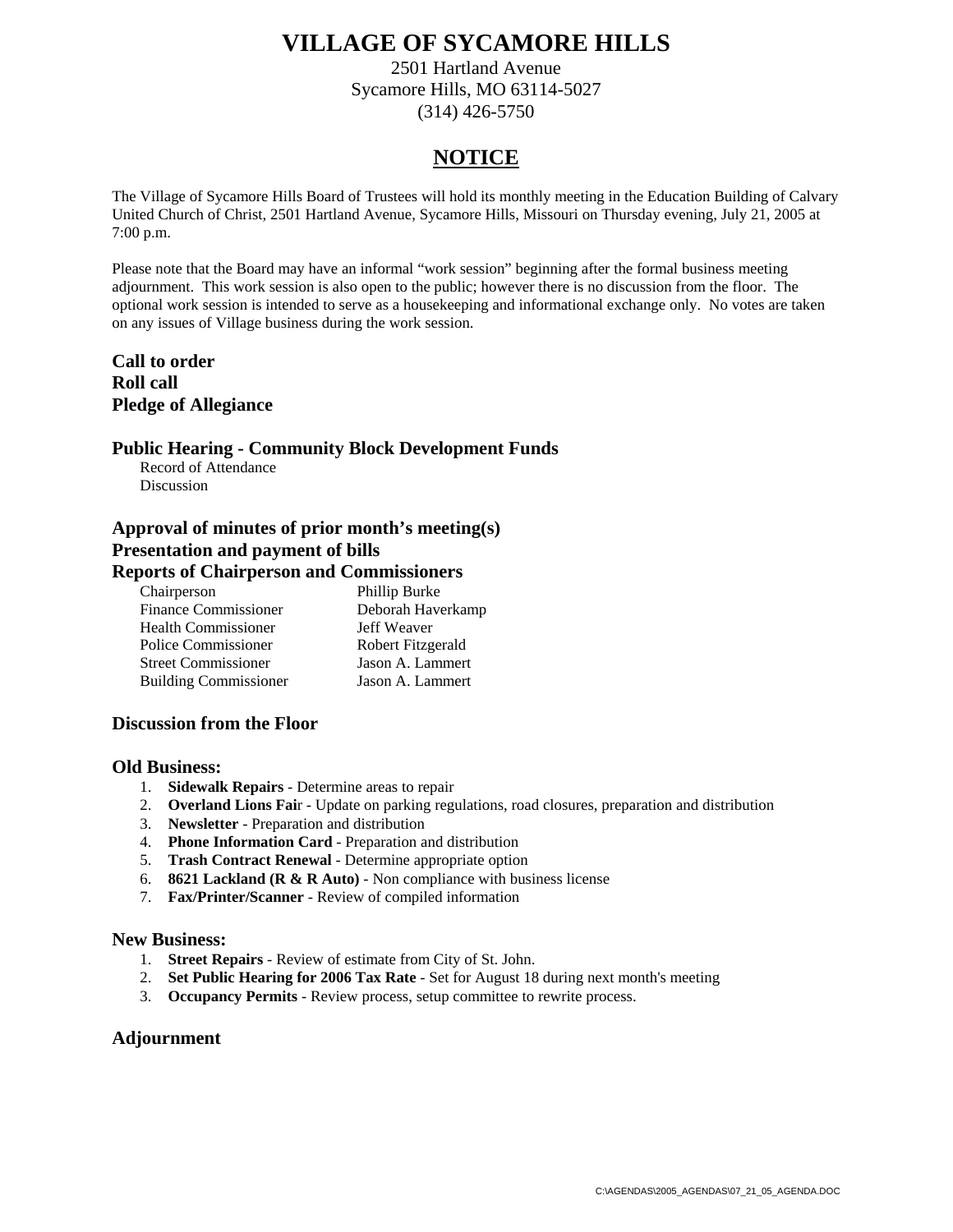- 1. Finish newsletter
- 2. Sort Items for distribution
- 3. Office Cleaning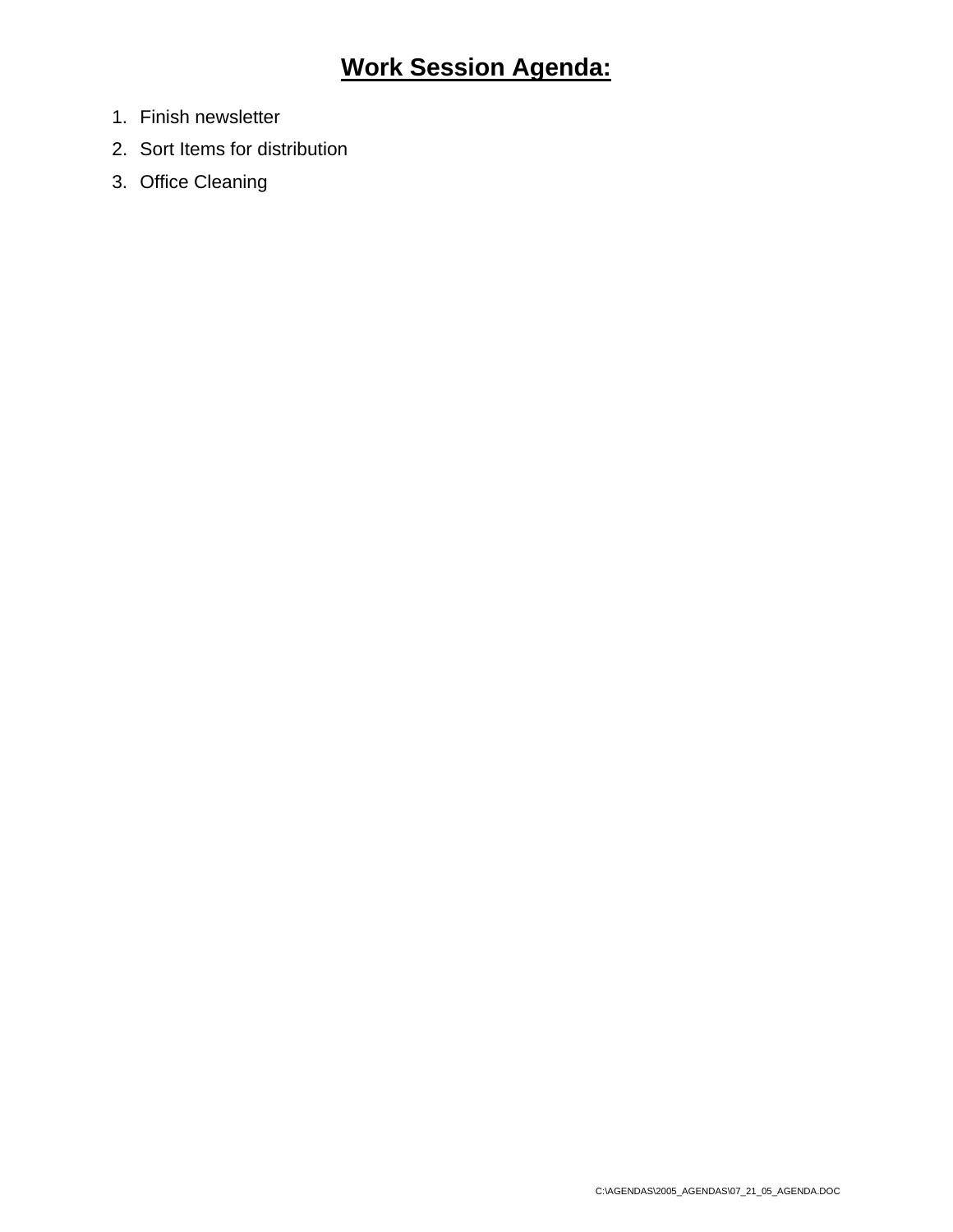2501 Hartland Avenue Sycamore Hills, MO 63114-5027 (314) 426-5750

## **NOTICE**

The Village of Sycamore Hills Board of Trustees will hold its monthly meeting in the Education Building of Calvary United Church of Christ, 2501 Hartland Avenue, Sycamore Hills, Missouri on Thursday evening, August 18, 2005 at 7:00 p.m.

Please note that the Board may have an informal "work session" beginning after the formal business meeting adjournment. This work session is also open to the public; however there is no discussion from the floor. The optional work session is intended to serve as a housekeeping and informational exchange only. No votes are taken on any issues of Village business during the work session.

**Call to order Roll call Pledge of Allegiance** 

### **Public Hearing - Set 2005 Tax Rate**

### **Approval of minutes of prior month's meeting(s) Presentation and payment of bills Reports of Chairperson and Commissioners**

| sor to or chain person and commissioners |                   |
|------------------------------------------|-------------------|
| Chairperson                              | Phillip Burke     |
| <b>Finance Commissioner</b>              | Deborah Haverkamp |
| <b>Health Commissioner</b>               | Jeff Weaver       |
| Police Commissioner                      | Robert Fitzgerald |
| <b>Street Commissioner</b>               | Jason A. Lammert  |
| <b>Building Commissioner</b>             | Jason A. Lammert  |

### **Discussion from the Floor**

### **Old Business:**

- 1. **Sidewalk Repairs** Update
- 2. **Trash Contract Renewal**  Approve ordinance, setup committee for future years
- 3. **8621 Lackland (R & R Auto)** Non compliance with business license
- 4. **Fax/Printer/Scanner** Review of compiled information
- 5. **Handicap Parking** Approve Ordinance and installation
- 6. **Occupancy Permits** Review process, setup committee to rewrite process.

### **New Business:**

1. **Daffodils** - For city property through Operation Brightside. \$14 per 50.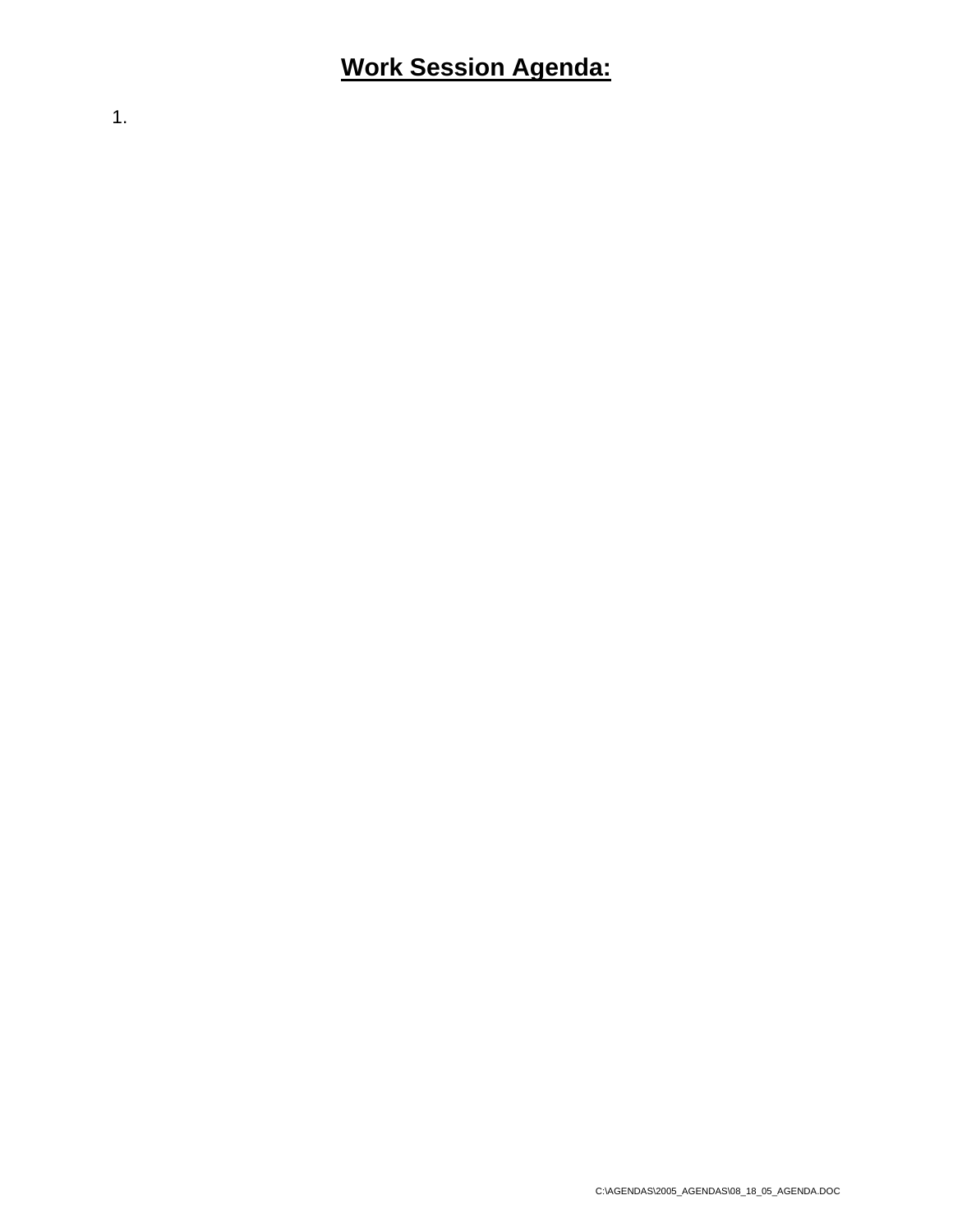2501 Hartland Avenue Sycamore Hills, MO 63114-5027 (314) 426-5750

## **NOTICE**

The Village of Sycamore Hills Board of Trustees will hold its monthly meeting in the Education Building of Calvary United Church of Christ, 2501 Hartland Avenue, Sycamore Hills, Missouri on Thursday evening, September 20, 2005 at 7:00 pm.

Please note that the Board may have an informal "work session" beginning after the formal business meeting adjournment. This work session is also open to the public; however there is no discussion from the floor. The optional work session is intended to serve as a housekeeping and informational exchange only. No votes are taken on any issues of Village business during the work session.

**Call to order Roll call Pledge of Allegiance** 

### **Approval of minutes of prior month's meeting(s) Presentation and payment of bills Reports of Chairman and Commissioners**

| Chairman                     | Phillip Burke     |
|------------------------------|-------------------|
| <b>Finance Commissioner</b>  |                   |
| <b>Health Commissioner</b>   | Jeff Weaver       |
| Police Commissioner          | Robert Fitzgerald |
| <b>Street Commissioner</b>   | Jason A. Lammert  |
| <b>Building Commissioner</b> | Jason A. Lammert  |
|                              |                   |

### **Oath of Office**

### **Discussion from the Floor**

### **Old Business:**

- 1. **Sidewalk Repairs** Update
- 2. **Budget Issues**  Modify budget for police and trash
- 3. **Fax/Printer/Scanner** Review of compiled information, consider separate devices
- 4. **Ordinance** Adoption of amendments to the building, mechanical, plumbing, and electrical codes

### **New Business:**

- 1. **Forest ReLeaf** Approve purchase of trees for city right of way.
- 2. **Curb Markings** Obtain estimates for marking stop lines, no parking zones, crosswalks, and disabled parking areas. Contact other nearby cities to see if they would like to bid on this project.
- 3. **Stump Removal** Record all stumps from village removed trees and obtain estimates for their removal.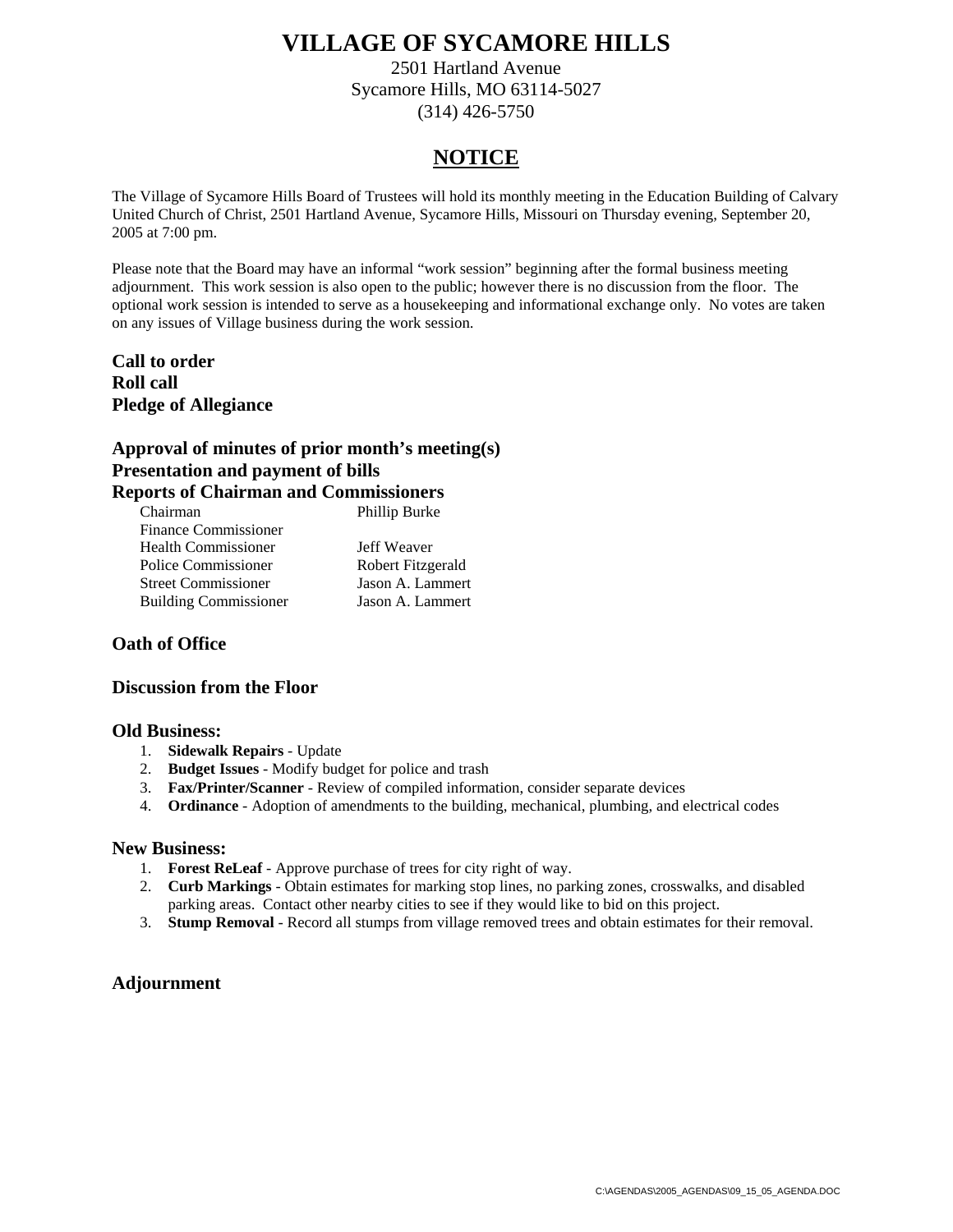- 1. **Forest ReLeaf** Select number and type of trees for fall planting on city right of way. Select addresses where new trees should be planted. Contact homeowners to see if they will take on responsibility of watering tree after planting.
- 2. **City Garage** Volunteer(s) needed to organize and record number and types of all signage. Consider storing signs in our storage room for accessibility.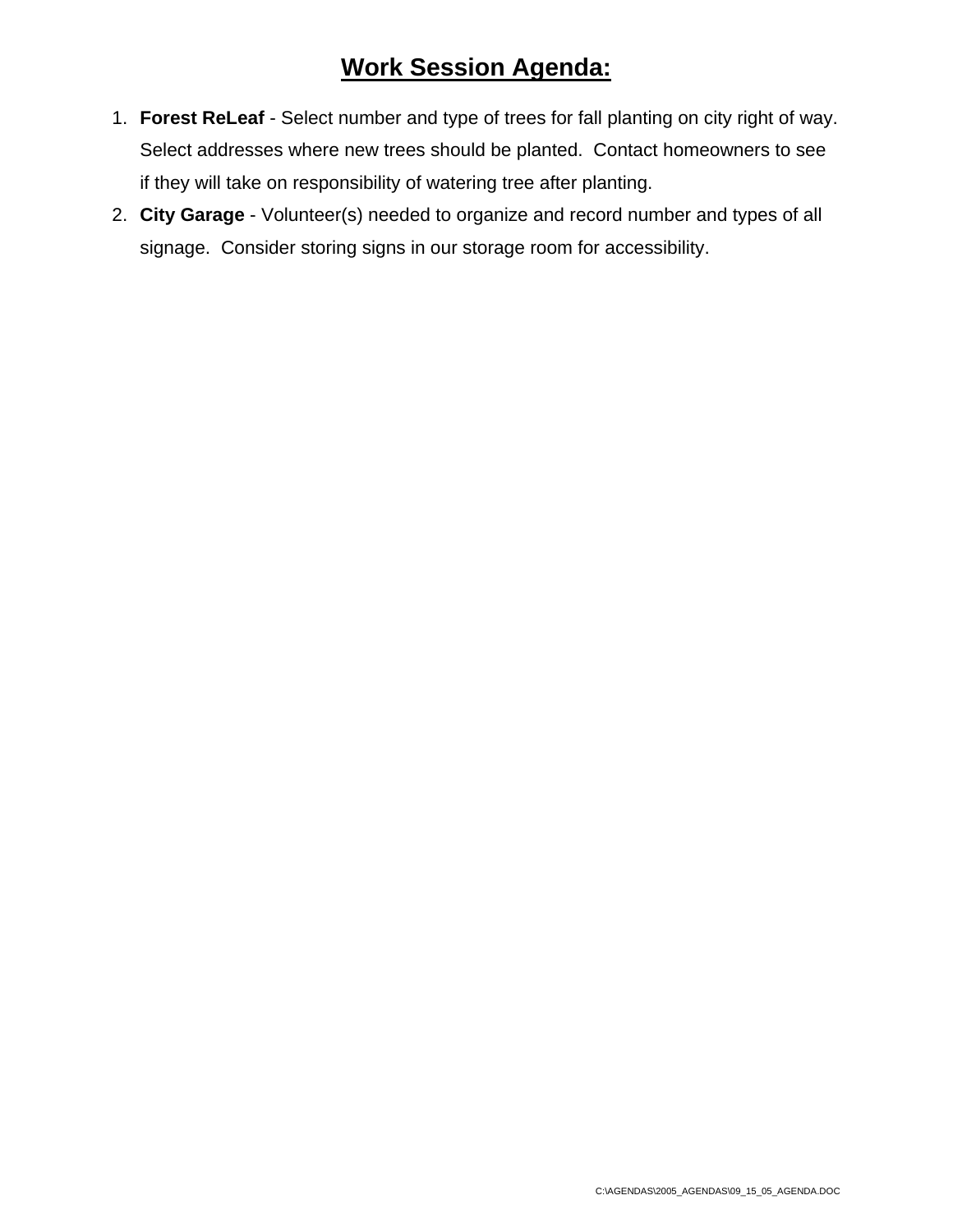2501 Hartland Avenue Sycamore Hills, MO 63114-5027 (314) 426-5750

## **NOTICE**

The Village of Sycamore Hills Board of Trustees will hold its monthly meeting in the Education Building of Calvary United Church of Christ, 2501 Hartland Avenue, Sycamore Hills, Missouri on Thursday evening, October 20, 2005 at 7:00 pm.

Please note that the Board may have an informal "work session" beginning after the formal business meeting adjournment. This work session is also open to the public; however there is no discussion from the floor. The optional work session is intended to serve as a housekeeping and informational exchange only. No votes are taken on any issues of Village business during the work session.

**Call to order Roll call Pledge of Allegiance** 

### **Approval of minutes of prior month's meeting(s) Presentation and payment of bills Reports of Chairman and Commissioners**

| ports of Chamman and Commissioners |                   |
|------------------------------------|-------------------|
| Chairman                           | Phillip Burke     |
| <b>Finance Commissioner</b>        | Donna McFarland   |
| <b>Health Commissioner</b>         | Jeff Weaver       |
| Police Commissioner                | Robert Fitzgerald |
| <b>Street Commissioner</b>         | Jason A. Lammert  |
| <b>Building Commissioner</b>       | Jason A. Lammert  |
|                                    |                   |

### **Discussion from the Floor**

### **Old Business:**

- 1. **Sidewalk Repairs** Update
- 2. **Fax/Printer/Scanner** Select device(s), approve budget expenditure (Jason)
- 3. **Trees** Status of tree removal, tree purchase (Jason and Jeff)
- 4. **Stump Removal** Consider bids, choose a contractor and approve budget expenditure (Jason)
- 5. **Curb Markings** Status of obtaining estimates for marking stop lines, no parking zones, crosswalks, and disabled parking areas. Results from contacting other nearby cities to see if they would like to bid on this (Jason)
- 6. **Email/Web** Status of email accounts(Bob)

### **New Business:**

1. **Add new business here** - Type description here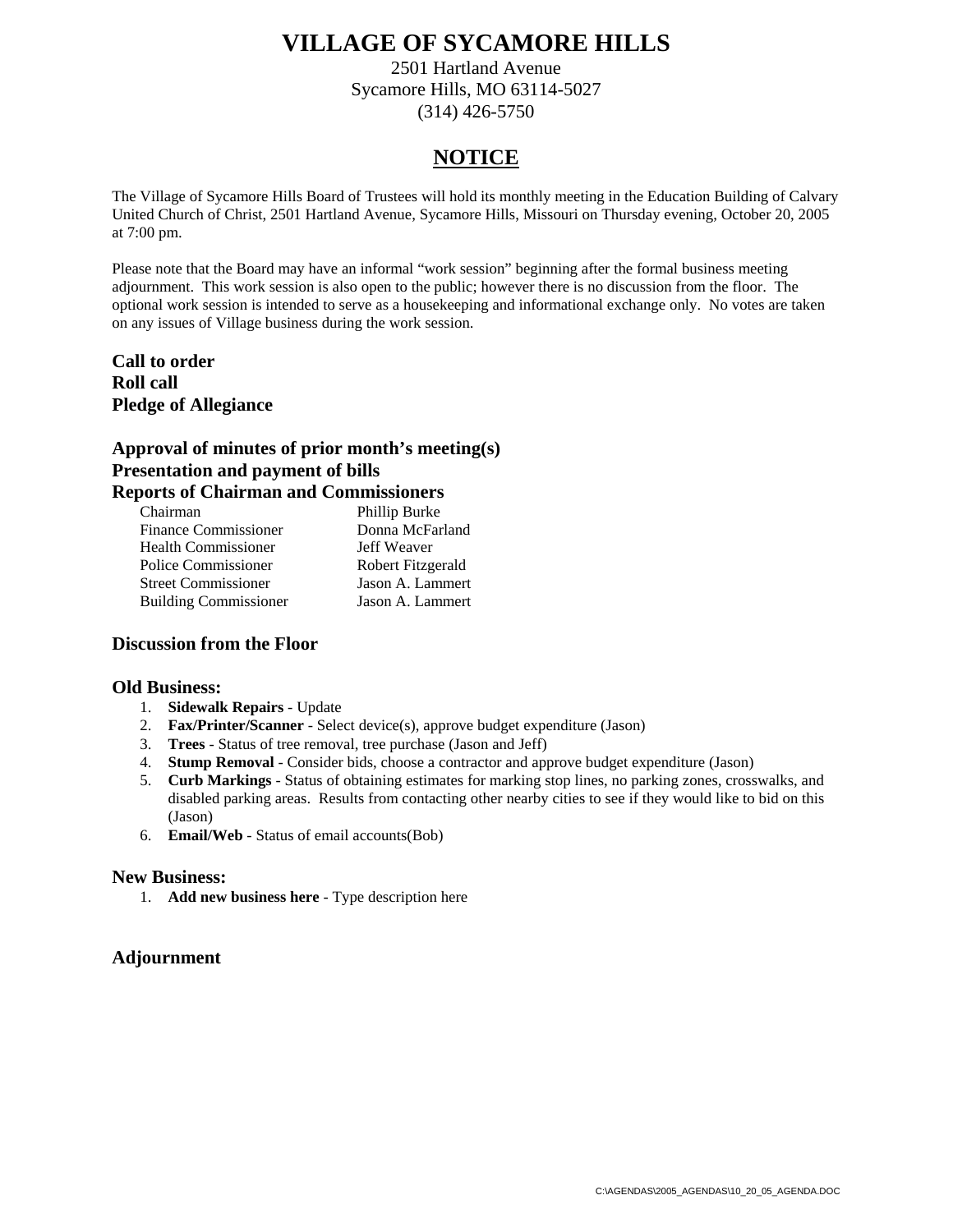1. **None**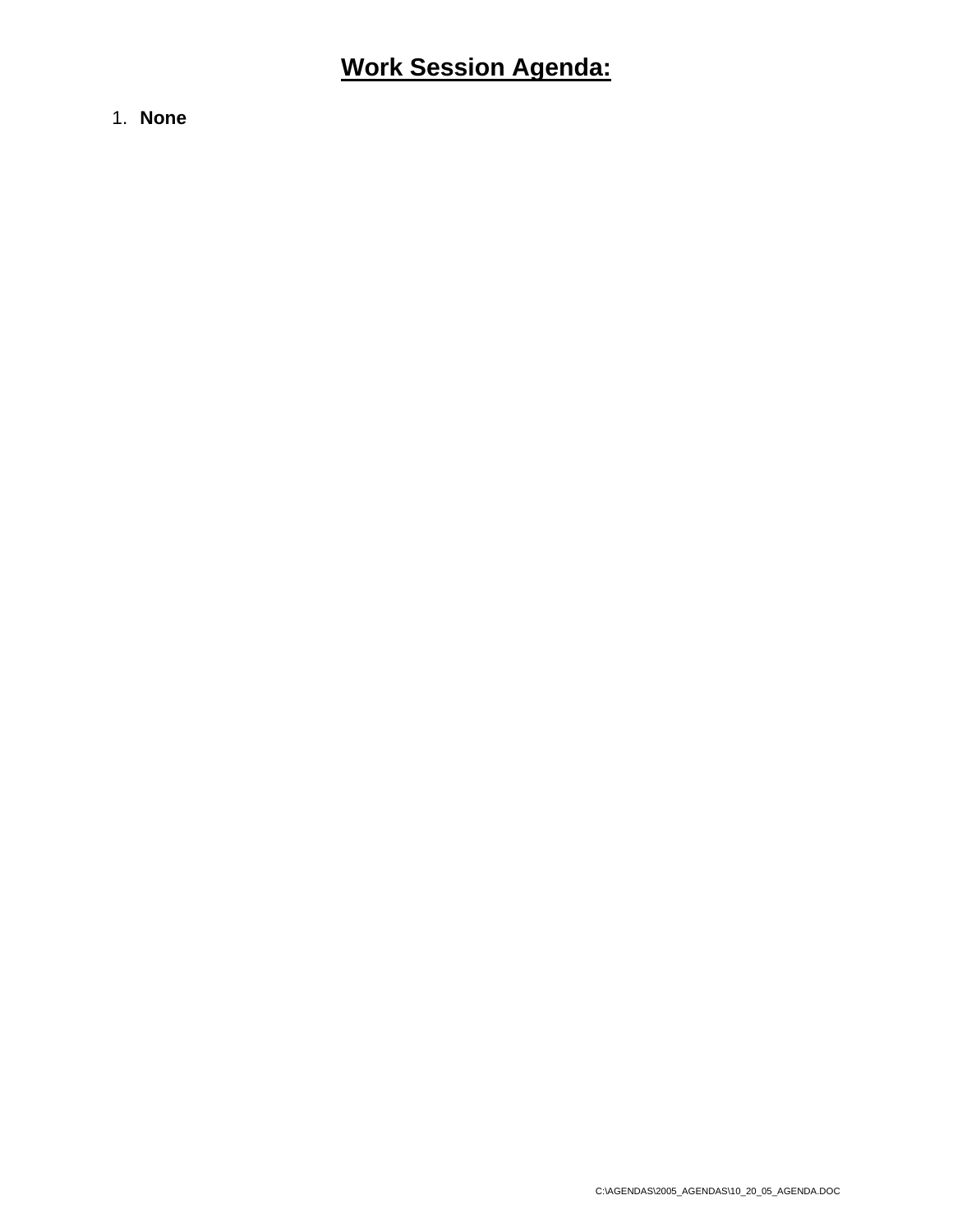2501 Hartland Avenue Sycamore Hills, MO 63114-5027 (314) 426-5750

## **NOTICE**

The Village of Sycamore Hills Board of Trustees will hold its monthly meeting in the Education Building of Calvary United Church of Christ, 2501 Hartland Avenue, Sycamore Hills, Missouri on Thursday evening, November 17, 2005 at 7:00 pm.

Please note that the Board may have an informal "work session" beginning after the formal business meeting adjournment. This work session is also open to the public; however there is no discussion from the floor. The optional work session is intended to serve as a housekeeping and informational exchange only. No votes are taken on any issues of Village business during the work session.

**Call to order Roll call Pledge of Allegiance** 

### **Approval of minutes of prior month's meeting(s) Presentation and payment of bills Reports of Chairman and Commissioners**

| ports or Chamman and Commissioners |                   |
|------------------------------------|-------------------|
| Chairman                           | Phillip Burke     |
| <b>Finance Commissioner</b>        | Donna McFarland   |
| <b>Health Commissioner</b>         | Jeff Weaver       |
| Police Commissioner                | Robert Fitzgerald |
| <b>Street Commissioner</b>         | Jason A. Lammert  |
| <b>Building Commissioner</b>       | Jason A. Lammert  |

### **Discussion from the Floor**

### **Old Business:**

- 1. **Graceland Sidewalk Project** Weis Design Group will present overview and status of project.
- 2. **Fax/Printer/Scanner** Status of selecting device(s), approve budget expenditure if necessary (Jason)
- 3. **Trees** Status of tree purchase (Jason and Jeff)
- 4. **Stump Removal** Status of collecting bids, approve budget expenditure if necessary (Jason)
- 5. **Web** Status of creating a web site (Bob)

#### **New Business:**

 **None**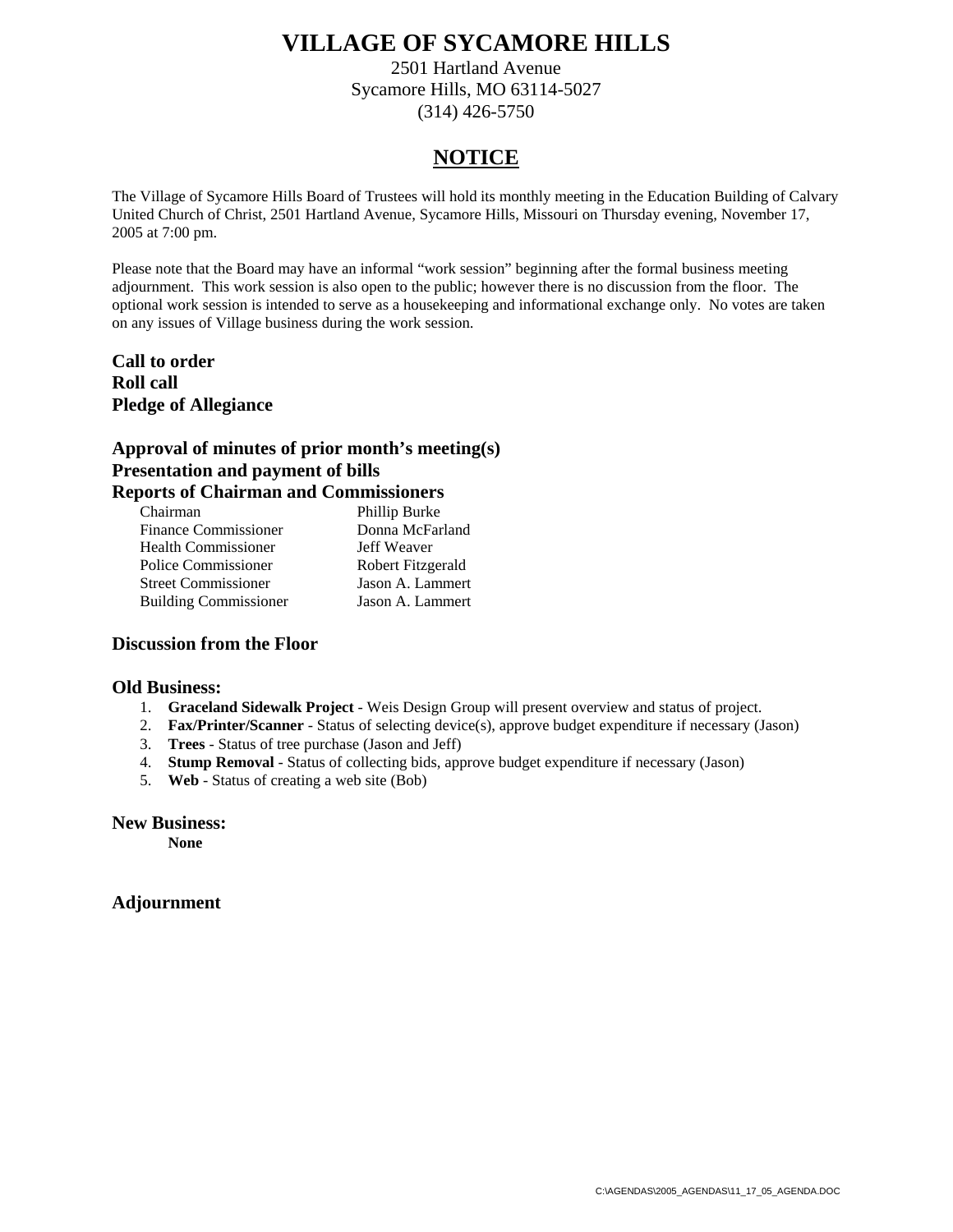1. **None**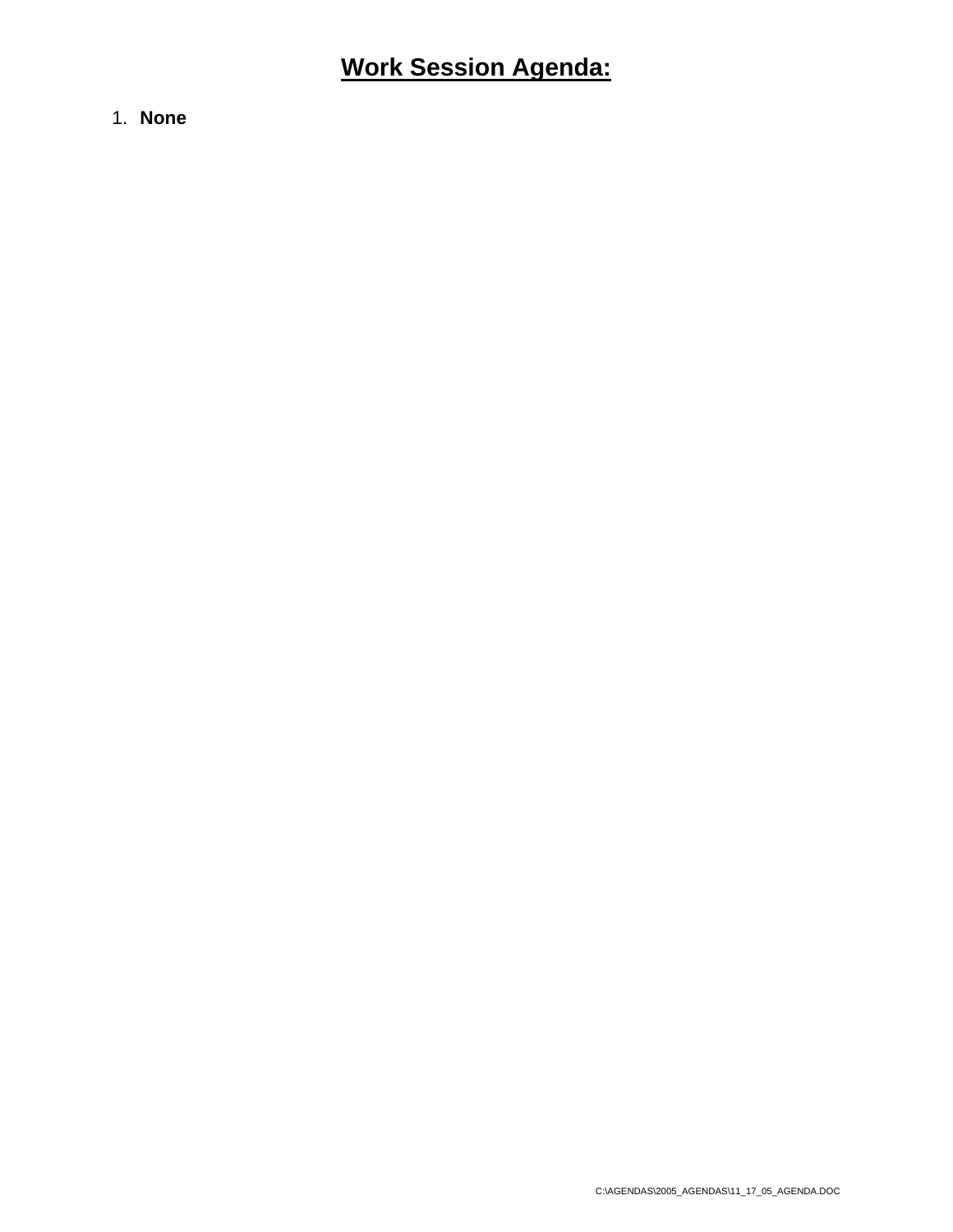2501 Hartland Avenue Sycamore Hills, MO 63114-5027 (314) 426-5750

### **NOTICE**

The Village of Sycamore Hills Board of Trustees will hold its monthly meeting in the Education Building of Calvary United Church of Christ, 2501 Hartland Avenue, Sycamore Hills, Missouri on Thursday evening, December 15, 2005 at 7:00 pm.

Please note that the Board may have an informal "work session" beginning after the formal business meeting adjournment. This work session is also open to the public; however there is no discussion from the floor. The optional work session is intended to serve as a housekeeping and informational exchange only. No votes are taken on any issues of Village business during the work session.

**Call to order Roll call Pledge of Allegiance** 

### **Approval of minutes of prior month's meeting(s) Presentation and payment of bills Reports of Chairman and Commissioners**

| рогиз от Спангният ана Соннивзютств |                   |
|-------------------------------------|-------------------|
| Chairman                            | Phillip Burke     |
| <b>Finance Commissioner</b>         | Donna McFarland   |
| <b>Health Commissioner</b>          | Jeff Weaver       |
| Police Commissioner                 | Robert Fitzgerald |
| <b>Street Commissioner</b>          | Jason A. Lammert  |
| <b>Building Commissioner</b>        | Jason A. Lammert  |

### **Discussion from the Floor**

### **Old Business:**

- 1. **Graceland Sidewalk Project (***Phillip***)** Status of project.
	- a. Bids will be opened by a trustee at Weis Design Group on Tuesday December 27 at 2pm.
	- b. A special board meeting for the selection of a contractor will occur on Thursday December 29 at 7pm.
- 2. **Fax (***Phillip***) -**Approve expenditure for a plain paper fax machine (select during work session).
- 3. **Printer/Scanner (***Jason***)** Select a scanner for use with the village computer system.
- 4. **Trees (***Jason/Jeff* **)** Status of tree purchase
- 5. **Stump Removal (***Jason)* Status of collecting bids.
- 6. **Village Web Site (***Bob***)** Status of creating a web site.

### **New Business:**

1. **Business Licenses (***Phillip***)** - Review applications and approve.

| Company                                                  | <b>Address</b>         | City           | <b>State</b> | ZIP        | <b>Business</b><br>License | <b>Restrictions</b>                                                                                 |
|----------------------------------------------------------|------------------------|----------------|--------------|------------|----------------------------|-----------------------------------------------------------------------------------------------------|
| Len's Auto Repair                                        | 8701 Lackland Road     | Svcamore Hills | <b>MO</b>    | 63114-5727 | 373                        | 1. Auto repair but no body work.                                                                    |
| Donald Warmann<br>dba Fuller Brush Company               | 68 Mobile Drive        | Bridgeton      | <b>MO</b>    | 63044-1228 | 374                        | None.                                                                                               |
| Sharon McMillen<br>dba Happy Time Ice Cream              | 2480 Oakland Avenue    | Sycamore Hills | <b>MO</b>    | 63114-5016 | 375                        | None.                                                                                               |
| Susan Kenny dba<br>Hollyhocks Flowers and<br>Gifts, Inc. | 8909 Lackland Road     | Sycamore Hills | <b>MO</b>    | 63114-5406 | 376                        | None.                                                                                               |
| Schwan Home Service                                      | 115 West College Drive | Marshall       | <b>MN</b>    | 56258-1796 | 377                        | None.                                                                                               |
| Bearden Violin Shop, Inc.                                | 8787 Lackland Road     | Svcamore Hills | <b>MO</b>    | 63114-5797 | 378                        | None.                                                                                               |
| <b>Troy Patterson</b><br>dba T.J.'s Delivery Service     | 8907 Lackland Road     | Sycamore Hills | <b>MO</b>    | 63114-5406 | 379                        | None.                                                                                               |
| Critter Control of St. Louis                             | 8625 Lackland Road     | Svcamore Hills | <b>MO</b>    | 63114-5009 | 380                        | 1. Dead or destroyed animals to be frozen and<br>not disposed of until the morning of trash pickup. |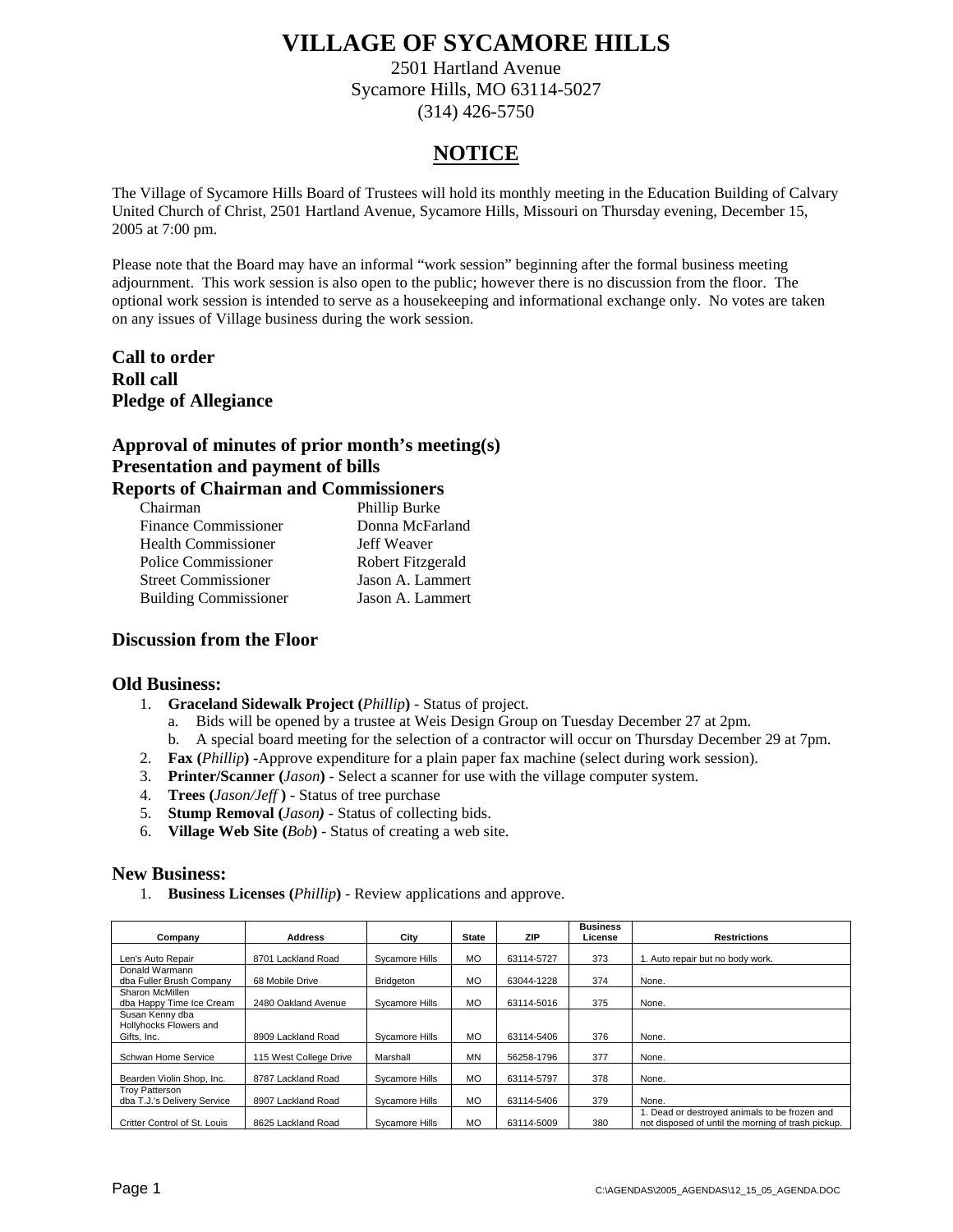2501 Hartland Avenue Sycamore Hills, MO 63114-5027 (314) 426-5750

| Companv      | Address            | Citv           | <b>State</b> | ZIP        | <b>Business</b><br>License | <b>Restrictions</b>                                                                                                   |
|--------------|--------------------|----------------|--------------|------------|----------------------------|-----------------------------------------------------------------------------------------------------------------------|
| R and R Auto | 8621 Lackland Road | Svcamore Hills | MC           | 63114-5009 | 381                        | 1. No retail auto sales on premises.<br>2. No more than eight (8) vehicles stored or<br>parked overnight on premises. |

2. **Stop Sign Changes on Graceland (***Phillip***)** - Remove stop signs on Graceland at Ashland, McKibbon, and Oakland (requires modification of Ordinance 387).

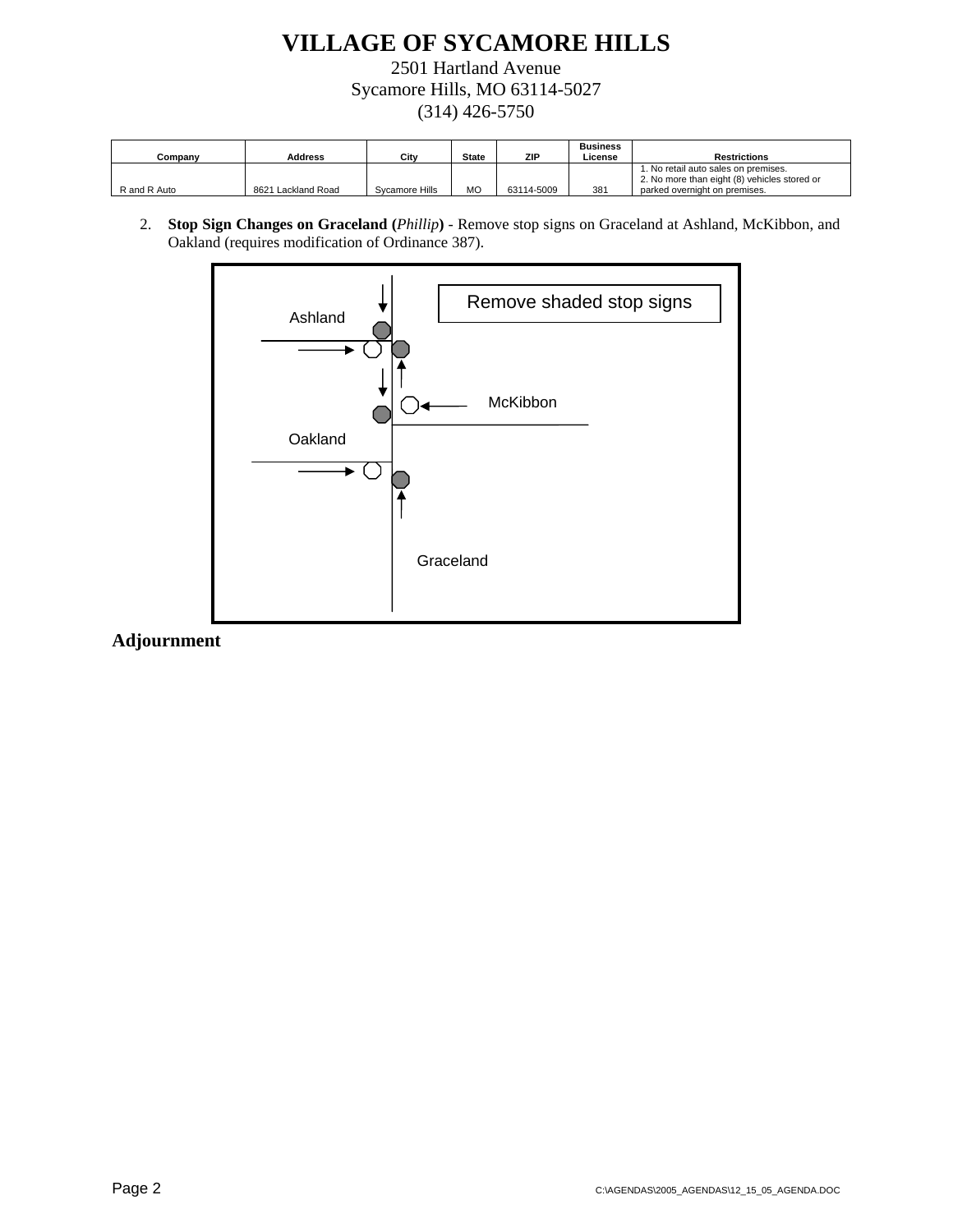2501 Hartland Avenue Sycamore Hills, MO 63114-5027 (314) 426-5750

# **Work Session Agenda:**

### 1. Plain Paper Fax Machine

|                                                                          |                                      |                                     |                                                     | IntelliFax-1270e IntelliFax-1840C IntelliFax-2440C IntelliFax-1575MC |             |
|--------------------------------------------------------------------------|--------------------------------------|-------------------------------------|-----------------------------------------------------|----------------------------------------------------------------------|-------------|
| <b>Estimated Street Price</b><br>*Street pricing may<br>vary.            |                                      | \$89.99                             | \$99.99                                             | \$129.99<br>\$129.99                                                 |             |
| Fax                                                                      |                                      |                                     |                                                     |                                                                      | back to top |
| <b>Print Technology</b>                                                  | <b>Ribbon Transfer</b><br>Technology | Color Inkjet<br>Technology          | Color Inkjet<br>Technology                          | <b>Ribbon Transfer</b><br>Technology                                 |             |
| <b>Faxing Capability</b>                                                 | B/W Faxing                           | B/W & Color<br>Faxing               | B/W & Color<br>Faxing                               | B/W Faxing                                                           |             |
| <b>Fax Modem Speed</b>                                                   | 14.4K bos Fax<br>Modem               | 14.4K bps Fax<br>Modem              | 14.4K bps Fax<br>Modem                              | 14.4K bos Fax<br>Modem                                               |             |
| <b>Max. Automatic</b><br><b>Document Feeder</b><br>Capacity <sup>‡</sup> | 20-Page ADF                          | 20-Page ADF                         | 10-Page ADF                                         | 20-Page ADF                                                          |             |
| <b>Standard Input Paper</b><br>Capacity (sheets)#                        | 200-Sheet Input<br>Capacity          | 100-Sheet Input<br>Capacity         | 100-Sheet Input<br>Capacity                         | 200-Sheet Input<br>Capacity                                          |             |
| <b>Standard Memory (MB)</b>                                              | 512KB Memory                         | <b>8MB Memory</b>                   | <b>8MB Memory</b>                                   | 1MB Memory                                                           |             |
| <b>Fax Page Memory</b><br>(Brother Test Chart #1)   fax memory           | Up to 25 page                        | Up to 300 page<br>fax memory        | Up to 300 page<br>fax memory                        | Up to 50 page<br>fax memory                                          |             |
| Broadcasting (# of<br>locations)                                         | Yes(112)<br>locations)               | Yes(100)<br>locations, B/W<br>only) | <b>Yes (136)</b><br>locations, B/W<br>only)         | Yes(112)<br>locations)                                               |             |
| Telephone                                                                |                                      |                                     |                                                     |                                                                      | back to top |
| <b>Full Duplex Speaker</b><br><b>Phone</b>                               | NA.                                  | NA.                                 | <b>Yes</b>                                          | <b>Yes</b>                                                           |             |
| <b>Voice Messaging</b><br><b>Capability</b>                              | NA                                   | <b>NA</b>                           | Up to 29 minute<br>Built-in<br>Answering<br>Machine | Up to 30 minute<br>Built-in<br>Answering<br>Machine                  |             |
| <b>Total Auto Dial Locations 112 locations</b>                           |                                      | 50 locations                        | 86 locations                                        | 112 locations                                                        |             |
| <b>Copy</b>                                                              |                                      |                                     |                                                     |                                                                      | back to top |
| Copying Capability                                                       | B/W Copying                          | B/W & Color<br>Copying              | B/W & Color<br>Copying                              | B/W Copying                                                          |             |
| Copy Output Resolution Up to 400x400<br>(max, dpi)                       | doi                                  | Up to 1200x600<br>doi <sup>#</sup>  | Up to 1200x600<br>$d$ pi $\pm$                      | Up to 400x400<br>dpi                                                 |             |
| Max. Copy Speed B/W<br>(cpm)                                             | NA.                                  | 17cpm Black                         | 17cpm Black                                         | <b>NA</b>                                                            |             |
| <b>Max. Copy Speed Color</b><br>(cpm)                                    | <b>NA</b>                            | 11cpm Color                         | 11cpm Color                                         | <b>NA</b>                                                            |             |
| <b>Other</b>                                                             |                                      |                                     |                                                     |                                                                      | back to top |
| <b>Printing Capability</b> #                                             | NA                                   | B/W & Color<br>Printing             | B/W & Color<br>Printing                             | <b>NA</b>                                                            |             |
| <b>Standard Interface(s)#</b>                                            | NA.                                  | Full Speed USB<br>2.0               | Full Speed USB<br>2.0                               | <b>NA</b>                                                            |             |
| <b>Max. Black Print Speed</b><br>(ppm)                                   | NA.                                  | 20ppm Black                         | 20ppm Black                                         | <b>NA</b>                                                            |             |
| <b>Max. Color Print Speed</b><br>(ppm)                                   | NA.                                  | 15ppm Color                         | 15ppm Color                                         | <b>NA</b>                                                            |             |
| <b>Max. Print Resolution</b><br>(dpi)                                    | NA.                                  | Up to 6000x1200<br>$d$ pi $\pm$     | Up to 6000x1200<br>$d$ pi $\pm$                     | <b>NA</b>                                                            |             |